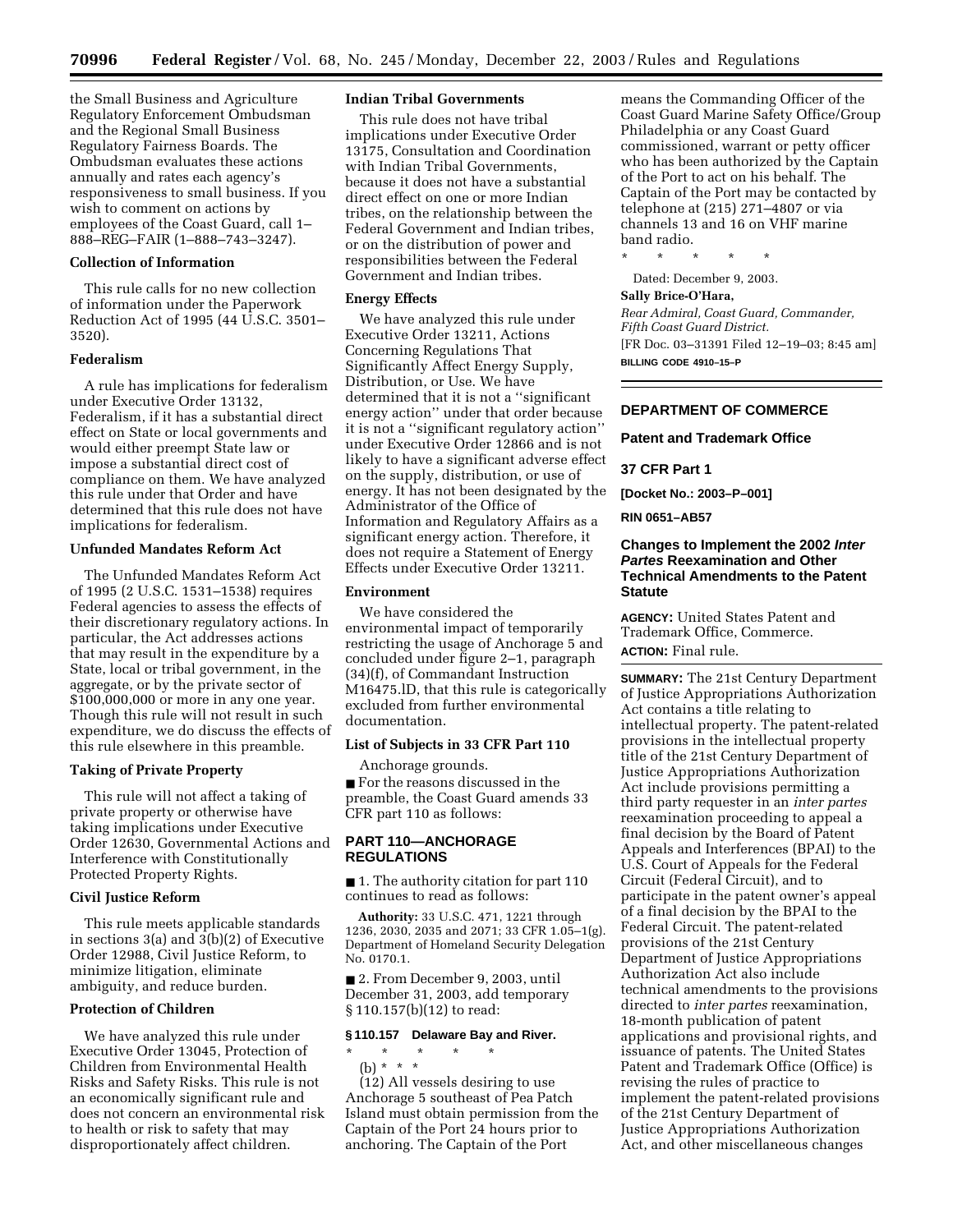related to appeals in reexamination proceedings.

**EFFECTIVE DATE:** January 21, 2004. **FOR FURTHER INFORMATION CONTACT:**  Kenneth M. Schor or Gerald A. Dost, Senior Legal Advisors. Kenneth M. Schor may be contacted by telephone at (703) 308–6710; by mail addressed to: U.S. Patent and Trademark Office, Mail Stop Comments—Patents, Commissioner for Patents, P.O. Box 1450, Alexandria, VA 22313–1450, marked to the attention of Kenneth M. Schor; by facsimile transmission to (703) 872–9408, marked to the attention of Kenneth M. Schor; or by electronic mail message over the Internet addressed to *kenneth.schor@uspto.gov.*  Gerald A. Dost may be contacted by telephone at (703) 305–8610; by mail addressed to: U.S. Patent and Trademark Office, Mail Stop Comments—Patents, Commissioner for Patents, P.O. Box 1450, Alexandria, VA 22313–1450, marked to the attention of Gerald A. Dost; by facsimile transmission to (703) 308–6916, marked to the attention of Gerald A. Dost; or by electronic mail message over the Internet addressed to *gerald.dost@uspto.gov.* 

**SUPPLEMENTARY INFORMATION:** The American Inventors Protection Act of 1999 (AIPA), enacted on November 29, 1999, contained a number of changes to title 35, United States Code (U.S.C.). *See*  Pub. L. 106–113, 113 Stat. 1501, 1501A– 552 through 1501A–591 (1999). The 21st Century Department of Justice Appropriations Authorization Act, enacted on November 2, 2002, contained technical corrections to the AIPA, as well as other technical amendments to title 35, U.S.C. *See* Pub. L. 107–273, 116 Stat. 1758, 1899–1906 (2002). This final rule revises the rules of practice in title 37 CFR to implement the patent-related provisions of the 21st Century Department of Justice Appropriations Authorization Act (and other related miscellaneous changes).

I. *Third Party Requester Appeal Rights to United States Court of Appeals for the Federal Circuit:* Optional *inter partes* reexamination was newly enacted in the AIPA. The AIPA provided that the patent owner in an *inter partes* reexamination could appeal a decision of the BPAI (adverse to patent owner) to the Federal Circuit. The third party requester of the *inter partes*  reexamination, however, was specifically precluded from appealing a decision of the BPAI to the Federal Circuit. *See* 35 U.S.C. 134(c) as amended by the AIPA, 113 Stat. at 1501A–571. In addition, the AIPA did not permit the third party requester to

be a party to (*i.e.*, participate in) an appeal taken by the patent owner to the Federal Circuit.

The Office published a final rule in December of 2000 revising the rules of practice in patent cases to implement the optional *inter partes* reexamination provisions of the AIPA. *See Rules to Implement Optional Inter Partes Reexamination Proceedings,* 65 FR 76755 (Dec. 7, 2000), 1242 *Off. Gaz. Pat. Office* 12 (Jan. 2, 2001) (final rule). Section 1.983 is promulgated to codify in the rules of practice the patent owner's statutory right, under 35 U.S.C. 141, to appeal to the Federal Circuit in *inter partes* reexamination proceedings. Because the third-party requester of an *inter partes* reexamination was previously expressly precluded under 35 U.S.C. 134(c) (as amended by the AIPA) from appealing the decision of the BPAI to the Federal Circuit, the rules of practice did not previously provide for such an appeal. Likewise, because there was no authority in the statute for the third party requester to participate in an appeal taken by the patent owner to the Federal Circuit, no such provision of the rules was provided. Finally, because the thirdparty requester of an *inter partes*  reexamination was precluded under 35 U.S.C. 134(c) (as amended by the AIPA) from appealing the decision of the BPAI to the Federal Circuit, no provision in the rules concerning patent owner participation in a third-party requester appeal was provided.

Section 13106 of Public Law 107–273 now grants the *inter partes*  reexamination third party requester the right to appeal an adverse decision of the BPAI to the Federal Circuit. *See* 35 U.S.C. 315(b)(1). It further authorizes the third party requester to be a party to any appeal taken by the patent owner to the Federal Circuit. *See* 35 U.S.C. 315(b)(2). Moreover, section 13106 of Public Law 107–273 also permits the patent owner to be a party to an appeal taken by the third party requester to the Federal Circuit. This is so because 35 U.S.C. 315(a)(2) as enacted by the AIPA states that the patent owner involved in an *inter partes* reexamination proceeding ''may be a party to any appeal taken by a third-party requester under subsection (b).'' Therefore, the Office is revising § 1.983 to implement this statutory revision, and making conforming or ancillary amendments to §§ 1.301, 1.304, and 1.979.

II. *Technical amendments to the inter partes reexamination provisions of the American Inventors Protection Act of 1999:* Section 13202 of Public Law 107– 273 made technical corrections to statutory provisions directed to *inter* 

*partes* and *ex parte* reexamination. The Office is revising §§ 1.191, 1.303, and 1.913 to address the *inter partes* and *ex parte* reexamination technical corrections.

III. *Other miscellaneous changes made to reexamination proceedings:*  Additionally, the Office is revising the *inter partes* reexamination rules to avoid the loss of appeal rights during appeals to the BPAI due to certain inadvertent errors on the part of the patent owner or third party requester. Further, the Office is revising the *inter partes* and *ex parte* reexamination appeal rules generally for clarity. These revisions are made in §§ 1.302, 1.959, 1.965, 1.967, 1.971, and 1.977.

*IV. Patent and Trademark Efficiency Act Amendments:* Section 13203 of Public Law 107–273 is directed to efficiency amendments to the statute. The Office is revising § 1.13(b) to eliminate its requirement for an attestation for certified copies of documents, similar to the elimination of the attestation requirement in 35 U.S.C. 153 as provided in section 13203(c) of Public Law 107–273.

*V. Technical amendment related to eighteen-month publication of applications and provisional rights:*  Sections 13204 and 13205 of Public Law 107–273 made technical corrections to provisions directed to the eighteenmonth publication of patent applications and provisional rights, and the issuance of patents. The Office is revising §§ 1.14, 1.78, 1.417, and 1.495 to implement the statutory revisions made by these sections of Public Law 107–273.

#### **Section-by-Section Discussion**

*Section 1.1:* Section 1.1(c) is amended to provide separate mail stops for *ex parte* reexamination proceedings and *inter partes* reexamination proceedings. Section 1.1(c) is amended to clarify that the mail stop for *ex parte* reexamination proceedings can only be used for the original request papers for *ex parte*  reexamination. The new mail stop for *inter partes* reexamination includes both original request papers and all subsequent correspondence filed in the Office (other than correspondence to the Office of the General Counsel pursuant to § 1.1(a)(3) and § 1.302(c)). Correspondence relating to *inter partes*  reexamination proceedings is best handled at one central location where Office personnel have specific expertise in *inter partes* reexamination because of the unique nature of *inter partes*  reexamination proceedings.

*Section 1.13:* Section 1.13(b) is amended to delete ''attested by an officer of the United States Patent and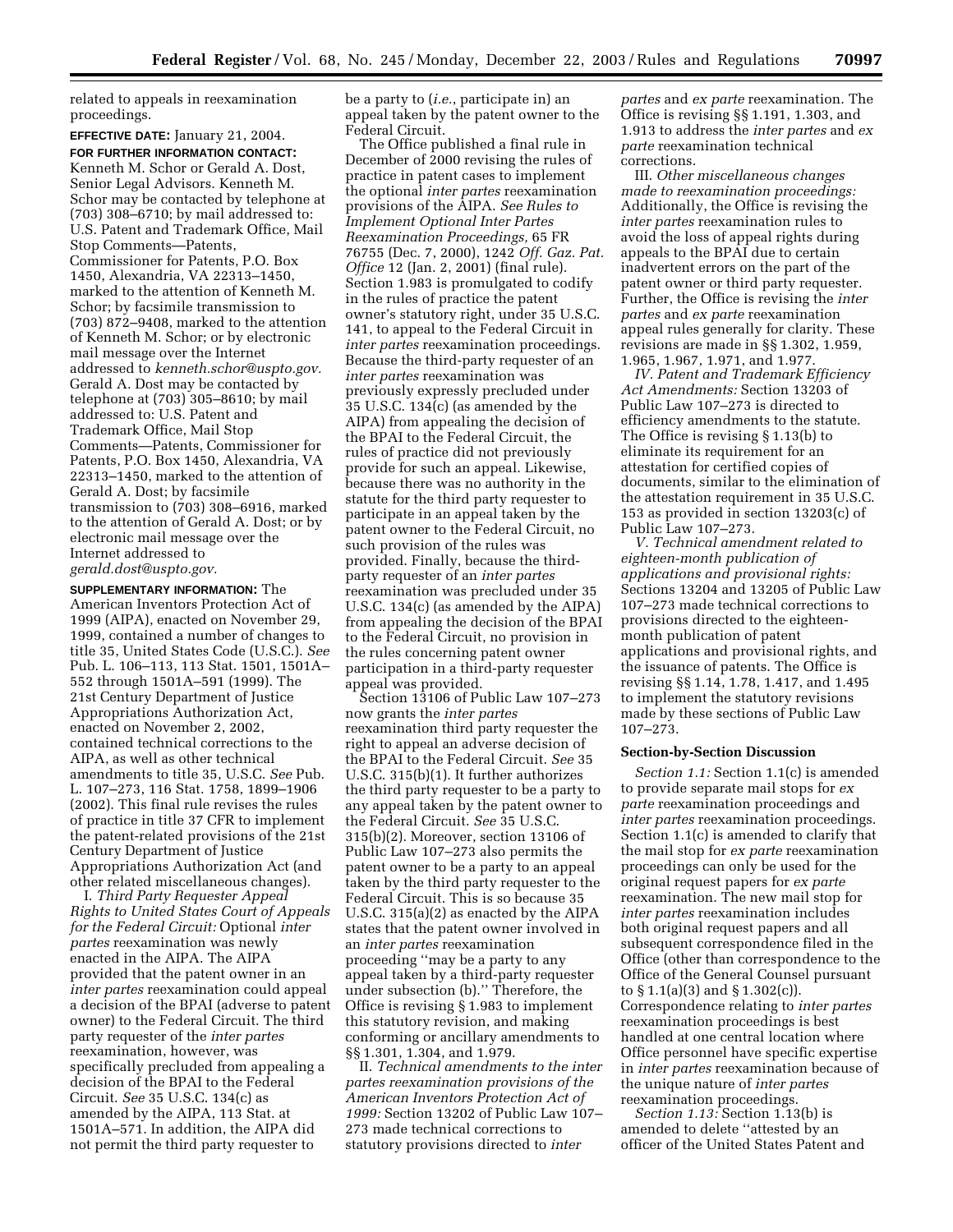Trademark Office authorized by the Director.'' Section 13203(c) of Public Law 107–273 eliminated the requirement in 35 U.S.C. 153 that the signature of the Director for issued patents be attested to by an officer of the Office. To achieve further efficiencies, certified copies of documents will no longer include an attestation for the Director's signature. Accordingly, § 1.13(b) is amended to eliminate the requirement for an attestation for certified copies of documents.

*Section 1.14:* Section 1.14(g)(2) is amended to correct the reference to ''35 U.S.C.  $154(d)(4)$ ".

*Section 1.78:* Section 1.78(a)(3) is amended by deleting the phrase ''in a nonprovisional application.'' Section 4508 of the AIPA as originally enacted did not make the eighteen-month publication amendments to 35 U.S.C. 119 and 120 applicable to an international application unless and until it enters the national stage under 35 U.S.C. 371. *See* Public Law 106–113, 113 Stat. at 1501A–566 through 1501A– 567. Section 13205 of Public Law 107– 273 amended section 4508 of the AIPA to make the eighteen-month publication amendments to 35 U.S.C. 119 and 120 also applicable during the international stage of an international application. With regard to international applications, § 1.78(a)(2)(ii) requires that the reference required by § 1.78(a)(2)(i) be submitted: (1) during the pendency of the later-filed application; and (2) within the later of (A) four months from the date on which the national stage commenced under 35 U.S.C. 371(b) or (f) in the later-filed international application, or (B) sixteen months from the filing date of the prior-filed application. Since an abandoned international application is not a nonprovisional application, the petition procedure set forth in former § 1.78(a)(3) was not applicable to a delayed priority claim in an abandoned international application. Section 1.78(a)(3) as amended now makes the petition procedure set forth in § 1.78(a)(3) applicable to submitting a delayed priority claim in an abandoned international application including an international application that has not entered the national stage under 35 U.S.C. 371. Therefore, when filing a ''bypass'' continuation application under 35 U.S.C. 111(a) that claims the benefit of the international application with a filing date on or after November 29, 2000, that could have but did not claim the benefit of an earlier U.S. nonprovisional application or international application designating the United States and the benefit claim is to be added, a petition under

§ 1.78(a)(3) will be required in the abandoned international application. A ''bypass'' continuation application is an application for patent filed under 35 U.S.C. 111(a) that claims the benefit of the filing date of an earlier international application designating the United States that did not enter the national stage under 35 U.S.C. 371. *See* H.R. Rep. No. 107–685, at 222 (2002). The Office previously indicated that to amend a later-filed abandoned international application to add a claim to the benefit of a prior-filed nonprovisional application, or a prior-filed international application designating the United States, an applicant need only file a petition under § 1.182 to amend an abandoned application (the later-filed international application) with the claim to the benefit of a priorfiled application. *See Requirements for Claiming the Benefit of Prior-Filed Applications Under Eighteen-Month Publication of Patent Applications,* 66 FR 67087, 67092 (Dec. 28, 2001), 1254 *Off. Gaz. Pat. Office* 121, 125 (Jan. 22, 2002) (final rule) (response to comment 6). In view of this change to § 1.78(a), applicants should no longer rely upon that advice.

*Section 1.191:* Section 1.191(a) is amended to delete each appearance of the phrase ''for a patent that issued from an original application filed in the United States.'' Section 13202(d) of Public Law 107–273 provides a technical correction for the effective date set forth in the AIPA for appeals to the BPAI as follows:

*Effective Date*—The amendments made by Section 4605(b), (c), and (e) of the Intellectual Property and Communications Omnibus Reform Act, as enacted by Section 1000(a)(9) of Public Law 106–113, shall apply to any reexamination filed in the United States Patent and Trademark Office on or after the date of enactment of Public Law 106–113.

The effective date language in section 4608 of the AIPA limited the applicability of the conforming amendments to 35 U.S.C. 134 to a reexamination of a patent that issued from an original application which was filed on or after November 29, 1999. Thus, the conforming amendments to 35 U.S.C. 134 applied only to those *ex parte* reexamination proceedings filed under § 1.510 for patents that issued from an original application which was filed on or after November 29, 1999. Public Law 107–273 revised the applicability of the conforming amendments to 35 U.S.C. 134 such that the conforming amendments are applicable to a reexamination of a patent where the request for *ex parte*  reexamination was filed on or after November 29, 1999. Accordingly,

§ 1.191 is amended to track the statutory revision of the effective date.

Section 1.191(a) is also subdivided into paragraphs (a)(1) (for applications and *ex parte* reexamination proceedings filed before November 29, 1999), (a)(2) (for *ex parte* reexamination proceedings filed on or after November 29, 1999), and (a)(3) (for *inter partes*  reexamination proceedings).

*Section 1.197:* Section 1.197(c) is amended to provide that an appeal to the Federal Circuit is terminated when the mandate is issued by the Court, rather than when the mandate is received by the Office. This change to § 1.197(c) is for consistency with a 1998 amendment to Rule 41 of the Federal Rules of Appellate Procedure. The commentary on the addition of subdivision (c) to Rule 41 of the Federal Rules of Appellate Procedure indicates that this provision is intended to make clear that the Court's mandate is effective upon issuance, and that its effectiveness is not delayed until receipt of the mandate by the trial court or agency.

*Section 1.301:* Section 1.301 (last sentence) is amended by inserting the phrase ''appeals by patent owners and third party requesters in'' before ''*inter partes* reexamination proceedings.'' The revision makes it clear that appeals by third party requesters of *inter partes*  reexamination proceedings are controlled by § 1.983.

*Section 1.302:* Section 1.302 is amended by adding new paragraphs (c) and (d), and redesignating existing paragraph (c) as paragraph (e). New paragraph (c) points out that when an appeal is taken to the Federal Circuit in an *ex parte* reexamination proceeding, the appellant must serve notice as provided in § 1.550(f). New paragraph (d) points out that when an appeal is taken to the Federal Circuit in an *inter partes* reexamination proceeding, the appellant must serve notice as provided in § 1.903. These revisions are intended to focus parties on the unique service requirements in *ex parte* and *inter partes* reexamination proceedings, when appealing to the Federal Circuit.

*Section 1.303:* Section 1.303 is amended by revising paragraphs (a), (b) and (d) to delete the appearance of ''for a patent that issued from an original application filed in the United States'' in each paragraph. This revision is made for the reasons stated in the discussion of § 1.191.

*Section 1.304:* Section 1.304 is amended by revising paragraph (a)(1) to add after the second sentence, the following sentence: ''If a request for rehearing or reconsideration of the decision is filed within the time period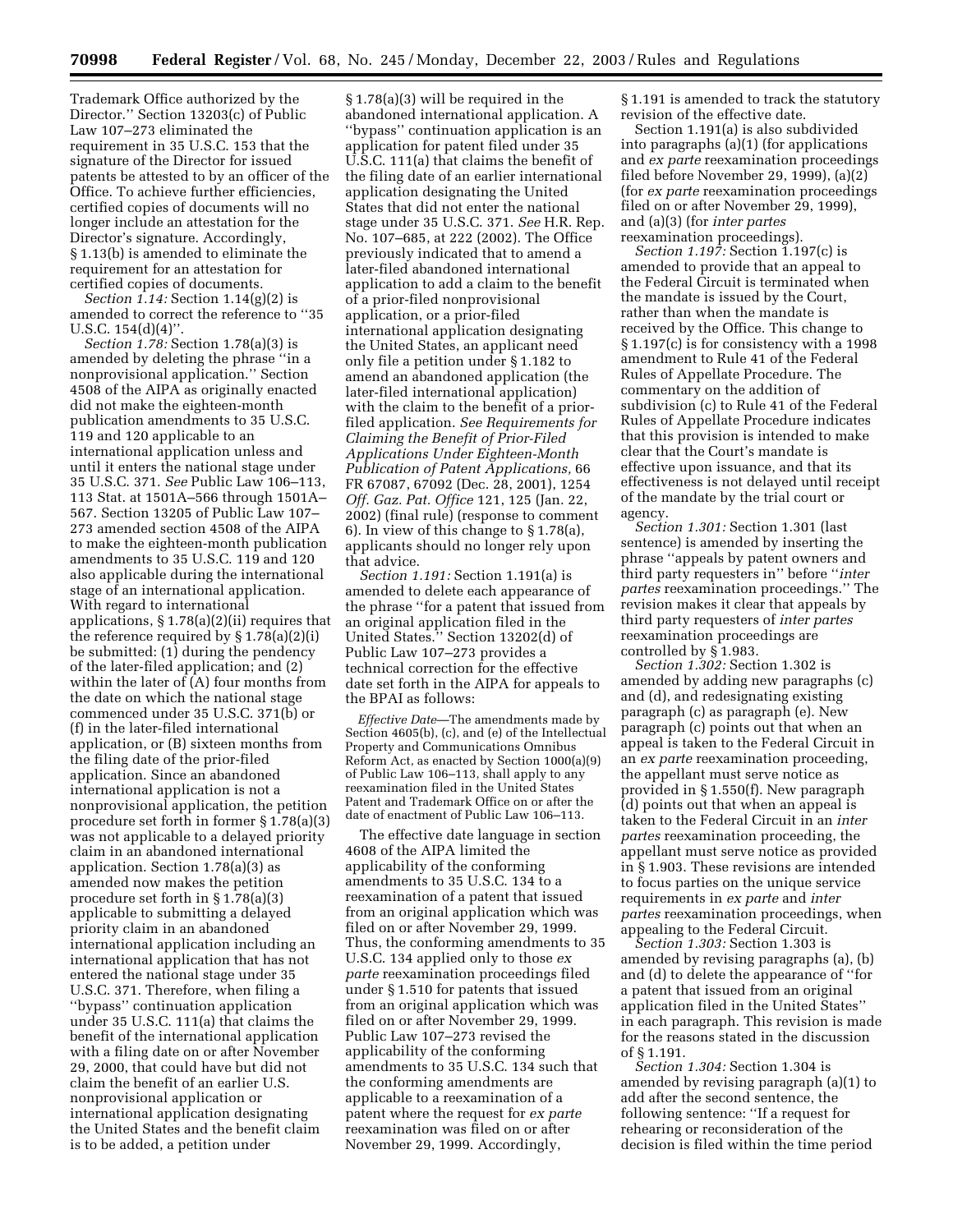provided under § 1.979(a), the time for filing an appeal shall expire two months after action on the last such request.'' In addition, reference to § 1.979(a) in the second sentence is deleted. Further, § 1.304 is amended to include all of the current provisions relating to interferences in § 1.304(i), and to include a new § 1.304(ii) which provides that in *inter partes*  reexaminations the time for filing a cross-appeal expires: (1) fourteen days after service of the notice of appeal to the Federal Circuit; or (2) two months after the date of decision of the BPAI, whichever is later.

Section 1.304(a)(1) now provides that an *inter partes* third party requester can appeal to the Federal Circuit and can participate in the patent owner's appeal to the Federal Circuit. The time for filing an appeal to the Federal Circuit will expire two months after ''action on the last such request made by the parties,'' as opposed to the sentence which precedes the added sentence where time for filing an appeal to the Federal Circuit is stated to expire two months after ''action on the request.'' Thus, the potential for rehearing or reconsideration by more than one party is now factored into the time for appeal to the Federal Circuit. Since a party may not challenge a BPAI decision in an *inter partes* reexamination in a civil action under 35 U.S.C. 145, § 1.304(a)(1) provides that ''the time for filing an appeal shall expire \* \* \*" and not "the time for filing an appeal or commencing a civil action shall expire \* \* \*'' (which appears in the sentence which precedes the added sentence).

The revision to § 1.304(a)(1) also conforms to the change to § 1.983, by addressing the potential for cross appeal to the Federal Circuit in an *inter partes*  reexamination (in addition to that in an interference).

*Section 1.417:* As discussed with regard to the revision to § 1.14, the statute has been revised to clarify that a translation of the international publication, as opposed to the international application, must be filed in order for a patent owner to obtain the provisional right of a reasonable royalty under 35 U.S.C. 154(d). Accordingly, § 1.417 is amended: (1) To delete ''the international publication or''; (2) to add ''of the publication'' after ''English language translation''; and (3) to delete '', unless it is being submitted pursuant to § 1.495,''.

*Section 1.495:* Section 1.495(c) is amended to change ''if it was originally filed in another language (35 U.S.C.  $371(c)(2)$ " to "if the international application was originally filed in another language and if any English

language translation of the publication of the international application previously submitted under 35 U.S.C. 154(d) (§ 1.417) is not also a translation of the international application as filed  $(35 \text{ U.S.C. } 371(c)(2))$ ." The purpose of this revision is to clarify that if an English language translation of the publication has already been filed and the publication was also a translation of the international application, a second translation is not required. Instead, the translation required by 35 U.S.C. 154(d) will satisfy the requirement for a translation under 35 U.S.C. 371(c)(2). In § 1.495(g), the phrase '', except for a copy of the international publication or translation of the international application that is identified as provided in § 1.417,'' is deleted because the phrase is unnecessary, since it merely repeats a provision of § 1.417.

*Section 1.913:* Section 1.913 is amended to add the phrase ''other than the patent owner or its privies'' after ''any person,'' because section 13202 of Pub. L. 107–273 now clarifies that only the third party requester may file a request for *inter partes* reexamination; a patent owner may not file a request for *inter partes* reexamination. This is consistent with the initial position taken by the Office during the implementation of optional *inter partes* reexamination. *See Rules to Implement Optional Inter partes Reexamination Proceedings,* 65 FR 18153, 18178 (Apr. 6, 2000), 1234 *Off. Gaz. Pat. Office* 93, 116 (May 23, 2000) (proposed rule).

*Section 1.959:* Section 1.959 is amended by adding a new paragraph (f), which provides a non-extendable onemonth period for correcting an inadvertent failure to comply with any requirement of § 1.959, when a notice of appeal or cross appeal is submitted. The revision of § 1.959 will permit a remedy of inadvertent defects in a notice of appeal or cross appeal.

Section 1.959 relates to appeals and cross appeals to the BPAI in *inter partes*  reexamination proceedings. The requirements for acceptance by the Office of a notice of appeal and cross appeal to the BPAI are: (1) Payment of the appeal fee set forth in § 1.17(b)  $(S\ S 1.959(a)$  and (b)); (2) identification of the appealed claim(s) (§ 1.959(c)); and (3) signature by the patent owner, the third party requester, or their duly authorized attorney or agent (§ 1.959(c)).

Section 1.959 is amended to provide the third party requester (as well as the patent owner) one opportunity to supply, within one month, the missing fee or missing portion of the fee that was inadvertently not supplied. Section 1.957(a) provides that if ''the third party requester files an untimely or

inappropriate comment [or] notice of appeal \* \* \* in an *inter partes*  reexamination, the paper will be refused consideration.'' Thus, if the third party requester inadvertently fails to pay the appeal fee, or makes a payment which is deficient as to the amount specified in § 1.17(b), the requester's notice of appeal (or cross appeal) will not be considered, and requester's appeal will otherwise be barred. The failure to submit the complete appeal fee is not a ''*bona fide* attempt to respond and to advance the prosecution'' where ''some requirement has been inadvertently omitted'' under § 1.957(d) (with requester then given a chance to rectify the inadvertency), since § 1.957(d) applies only to a patent owner and not to a third party requester. In addition, the third party requester does not have the opportunity to ''revive'' the appeal, as does the patent owner under § 1.137 (further, an extension of the time for filing the notice of appeal (or cross appeal) is not provided for by § 1.956, even if the requester becomes aware of the inadvertency on the last day to remedy it). Thus, the third party requester would be barred from appealing the case when a sufficient payment of the fee is inadvertently not made, in the absence of the present revision to § 1.959. Yet, estoppel attaches to the third party requester which precludes further resolution of the issues that the requester wishes to appeal. Under the statute, requester is estopped from later asserting in any civil action, or in a subsequent *inter partes* reexamination, the invalidity/ unpatentability of any claim finally determined to be valid and patentable on any ground the third party requester raised or could have raised in the *inter partes* reexamination. Requester is further estopped from later challenging in a civil action any fact determined in the *inter partes* reexamination. Accordingly, a requester's loss of appeal rights because of an inadvertent payment would be an unduly harsh and extreme measure. Thus, the Office is revising § 1.959 to provide the third party requester one opportunity to supply, within one month, the missing fee or missing portion of the fee. As to the requirements that the notice of appeal (or cross appeal) identify the appealed claim(s) and be signed by the appellant, it may be that an opportunity to remedy the inadvertent failure to comply with same is not precluded by § 1.957(a). The refusal of consideration mandated by that section is directed only to ''untimely or inappropriate'' notices of appeal (and cross appeal). If so, the failure to sign or identify as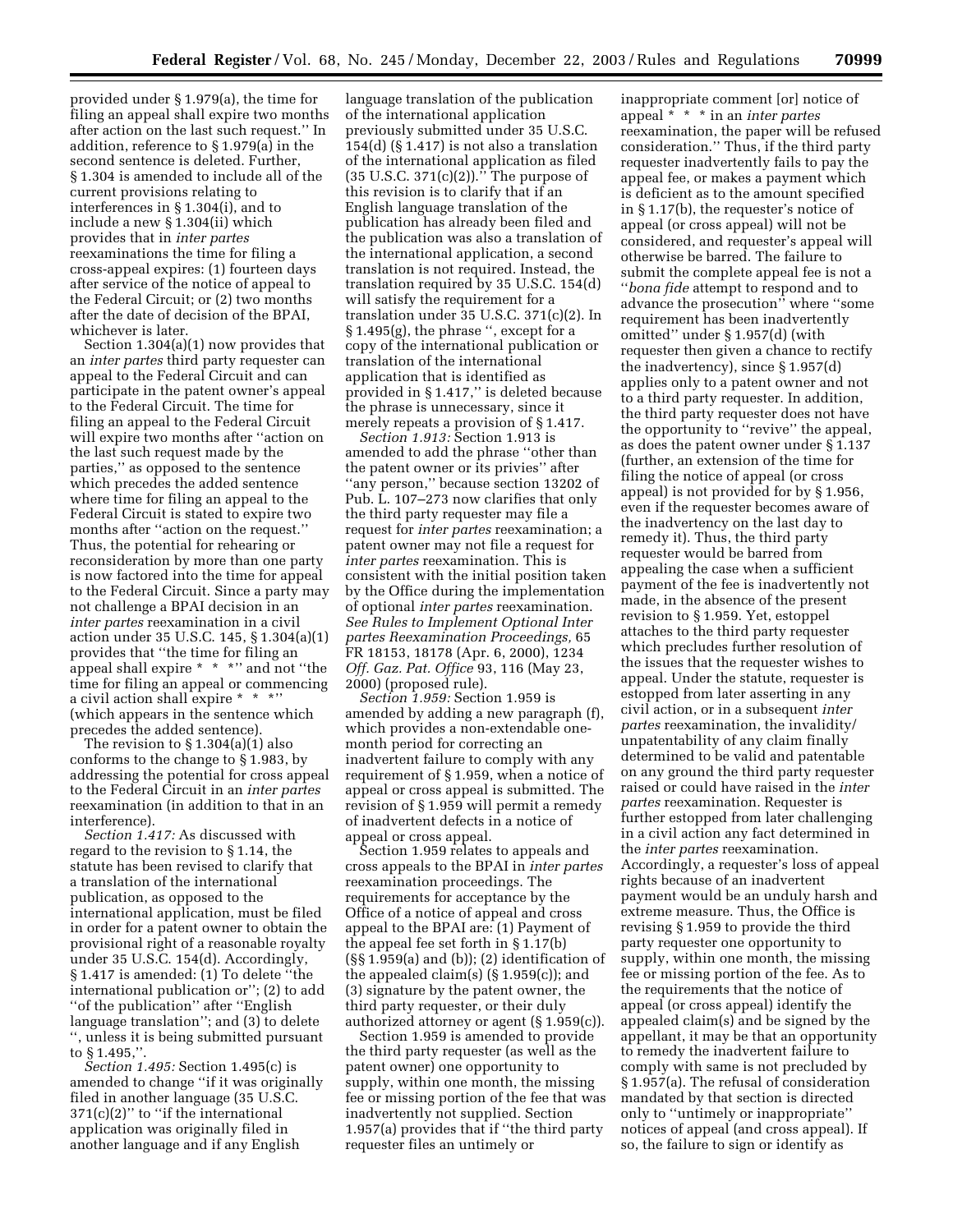required might not render the notice untimely, and the paper might be an ''appropriate'' paper, *i.e.*, the type of paper that is entitled to entry in an *inter partes* reexamination, but is not a complete paper. However, to cover the possibility that failure to comply with the signature or identification of claims requirements of § 1.959(c) could permanently bar the requester's appeal, new § 1.959(f) has been phrased to explicitly encompass these potential defects in a notice of appeal (or cross appeal).

*Sections 1.965 and 1.967:* Section 1.965(d) is amended by inserting ''paragraphs (a) and (c)'' in place of 'paragraph (c)." Section 1.967(c) is amended by inserting ''paragraphs (a) and (b)'' in place of ''paragraph (b).''

Under former § 1.965, an inadvertent failure to comply with a requirement of § 1.965(a) permanently barred the requester's appeal from going forward. Under former § 1.967, an inadvertent failure to comply with a § 1.967(a) requirement also barred the requester's participation via respondent brief in the patent owner's appeal. Sections 1.965 and 1.967 are revised to provide the appellant and respondent, respectively, with a non-extendable one-month period for correcting an inadvertent failure to comply with a requirement of §§ 1.965(a) and 1.967(a), respectively. This revision of §§ 1.965 and 1.967 is for reasons analogous to those set forth above for the revision of § 1.959. Again, the loss of requester's appeal rights because of a § 1.965(a) inadvertency, and the loss of requester's participation rights because of a § 1.967(a) inadvertency, are considered to be unduly harsh and extreme measures.

It is noted that § 1.965(b) states: ''A party's appeal shall stand dismissed upon failure of that party to file an appellant's brief, accompanied by the requisite fee, within the time allowed.'' Under § 1.965(d), as it has now been revised, the phrase 'within the time allowed'' in § 1.965(b) includes the filing of an ''appellant's brief, accompanied by the requisite fee'' within the one-month period for correcting an inadvertency (in failure to comply with a requirement of § 1.965(a) and/or (c)) set forth in § 1.965(d).

*Section 1.971:* Section 1.971 is amended by designating the sole current paragraph of the section as paragraph (a), and adding new paragraph (b). New paragraph (b) provides a non-extendable one-month period for correcting an inadvertent failure to comply with any requirement of paragraph (a) of § 1.971, when a rebuttal brief is submitted. Existing §§ 1.965(d) and 1.967(c) provide relief for certain non-

compliance inadvertencies in appellant and respondent briefs, respectively. However, prior to the present amendment of § 1.971, there was no relief of this nature provided for rebuttal briefs. Section 1.971 is amended (in a new paragraph (b)) to provide similar relief for inadvertencies in the rebuttal brief. In addition, the phrase ''[n]o new ground of rejection can be proposed by a third party requester'' is being changed to ''[n]o new ground of rejection may be proposed by a third party requester'' to more correctly state the limitation.

*Section 1.977:* Section 1.977(g) is amended by inserting the phrase " when the patent owner is responding under paragraph (b)(1) of this section'' at the end of the first sentence of the paragraph, and by adding the following new sentence as the second sentence: ''The time period set forth in paragraph (b) of this section may not be extended when the patent owner is responding under paragraph (b)(2) of this section.''

Prior § 1.977(g) provided that ''[t]he time period set forth in paragraph (b) of this section is subject to the extension of time provisions of § 1.956.'' Thus, an extension of time could be obtained for the filing of a patent owner amendment or showing of facts under § 1.977(b)(1), or the filing of a patent owner request for rehearing of the decision of the BPAI made under § 1.977(b)(2). However, § 1.979(g) stated, and continues to state, that the times for requesting rehearing under § 1.979(a) may not be extended, and a patent owner request for rehearing of the decision of the BPAI made under § 1.977(b)(2) is included as § 1.979(a)(2). Thus, the time for filing a patent owner request for rehearing under § 1.977(b)(2) could not be extended. The present amendment to § 1.977(g) makes it consistent with the language of § 1.979(g). Note further that this revision is consistent with the policy for a streamlined appeal procedure, which is reflected, for example, in § 1.959 (no extension of the time for filing the notice of appeal or cross appeal), § 1.963 (no extension of the time for filing appellant, respondent, and rebuttal briefs), and § 1.979(g) (no extension of the time for filing *any* rehearing request). Thus, it is appropriate that an extension of time cannot be obtained for the filing of a patent owner request for rehearing of the decision of the BPAI made under § 1.977(b)(2), while an extension can be obtained for the filing of a patent owner amendment or showing of facts presented under § 1.977(b)(1), which may be considered a reopening of the examination process, as opposed to the appeal process.

*Section 1.979:* Section 1.979 is amended by revising its paragraphs (e) and (f) to replace ''patent owner'' (and its possessive) with ''parties to an appeal to the Board of Patent Appeals and Interferences," "party," "any party," or "party's," as applicable. Section 1.979 is also amended by deleting the first and second sentences of paragraph (f). The third sentence of § 1.979(f) is amended to add ''to the Board of Patent Appeals and Interferences'' after ''An appeal'' to provide additional clarity. Section 1.979 was formerly drafted to address the situation where an appeal to the Federal Circuit is possible only for the patent owner. The first revision modifies the language of § 1.979 to make it applicable to all parties to the *inter partes*  reexamination proceeding, *i.e.*, the patent owner and any *inter partes*  reexamination third party requester, who are the parties to the appeal to the BPAI. The second revision deletes the provision for termination of the third party requester's appeal, which was (before the enactment of Public Law 107–273) under criteria different than that for the patent owner (since a third party requester could not appeal to the courts under the statute prior to Public Law 107–273). The first revision to the text of § 1.979(f) makes the criteria for termination the same for all parties to the appeal. Finally, § 1.979(f) is amended to provide that an appeal to the Federal Circuit is terminated when the mandate is issued by the Federal Circuit, which is consistent with a 1998 amendment to Rule 41 of the Federal Rules of Appellate Procedure. *See* the discussion of § 1.197 above.

*Undesignated center heading immediately preceding § 1.983:* The undesignated center heading immediately preceding § 1.983 is revised by deleting ''PATENT OWNER'' before ''APPEAL TO THE UNITED STATES COURT OF APPEALS FOR THE FEDERAL CIRCUIT.'' The undesignated center heading immediately preceding § 1.983 was formerly drafted to address the situation where appeal to the Federal Circuit was possible only by the patent owner. This revision modifies the language to make it applicable to all parties to the *inter partes* reexamination proceeding who are the parties to the appeal to the BPAI.

*Section 1.983:* Section 13106 of Public Law 107–273 grants the *inter partes*  reexamination third party requester the right to appeal an adverse decision of the BPAI to the Federal Circuit. 35 U.S.C. 315(b)(1). It further authorizes the third party requester to be a party to any appeal taken by the patent owner to the Federal Circuit. *See* 35 U.S.C.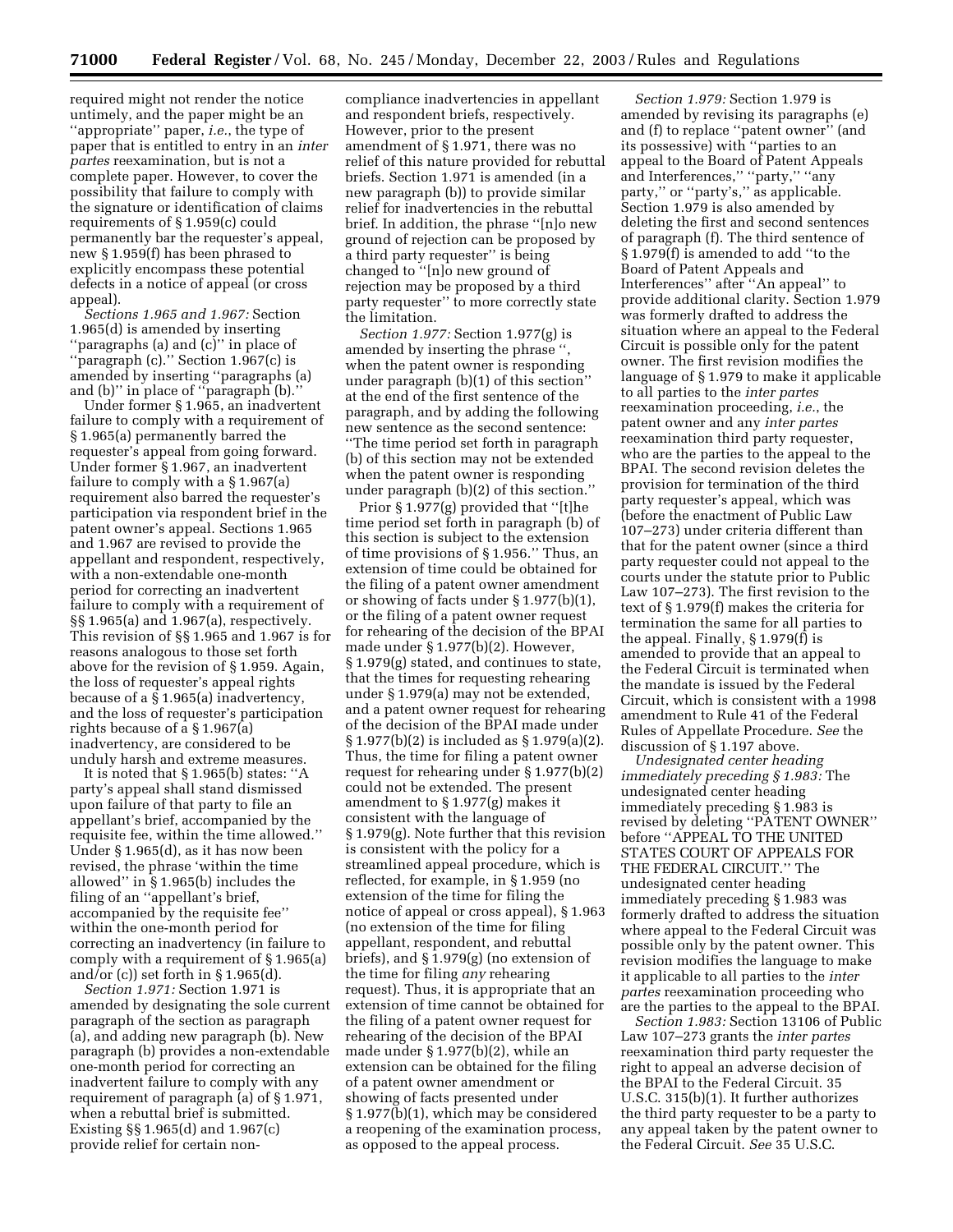315(b)(1). Also, as pointed out above, section 13106 of Public Law 107–273 implicitly permits the patent owner to be a party to the newly provided appeal taken by the third party requester to the Federal Circuit. Section 1.983 is amended to track this newly enacted legislation by revising its heading, dividing the existing text into paragraphs (a) and (b), revising the text of newly designated paragraphs (a) and (b), and adding new paragraphs (c) through (f).

The heading of § 1.983 is amended by changing ''Patent owner appeal'' to ''Appeal.''

Section 1.983(a) is amended to permit the patent owner and any third party requester who is a party to an appeal to the BPAI to: (1) appeal the BPAI's decision to the Federal Circuit; and (2) be a party to any appeal to the Federal Circuit taken from the BPAI's decision.

Section 1.983(b) is amended to clarify that service of the notice of appeal or cross appeal must be made on every other party to the reexamination proceeding as required in § 1.903. The explicit statement of requirement for service on other parties also provides antecedent for the fourteen-day period recited in paragraph (e) of § 1.983 that follows.

Section 1.983 is amended to add paragraphs (c) and (d) to provide for a cross appeal to the Federal Circuit within fourteen days of service of an opposing party's notice of appeal to the Federal Circuit. This is analogous to the cross appeal (within fourteen days of service of the notice of appeal) provided for in § 1.304(a)(1) for interferences. The interferences model is used, because an interference is the only other *inter partes* proceeding appealed to the Court from the decision of the BPAI. It is noted that if the two-month time period from the BPAI's decision will expire after the fourteen-day period set for a cross appeal, then the later-expiring two-month period will control. Thus, where a first party files an appeal to the court (the Federal Circuit) fourteen days after the BPAI's decision, an opposing party need not file a cross appeal fifteen days later (twenty-nine days after the BPAI's decision), but rather has the remainder of the two-month period to do so.

A new paragraph (e) is added to § 1.983, to set forth the action a party must take in order to participate in an appellant's appeal (including cross appeal). Participation in the appellant's appeal is directed to providing argument supporting the decision of the BPAI. Such participation is in contrast to the cross appeal which is provided for in paragraphs (c) and (d) of § 1.983,

where a party challenges a decision of the BPAI adverse to that party. New paragraph (f): Section 13106(d) of Public Law 107–273 provides the effective date for the revision to the statute made in section 13106 as follows: ''[t]he amendments made by this Section apply with respect to any reexamination proceeding commenced on or after the date of enactment of this Act.''

Accordingly, § 1.983 is amended to add a new paragraph (f) stating: ''[n]otwithstanding any provision of the rules, in any reexamination proceeding commenced prior to November 2, 2002, the third party requester is precluded from appealing and cross appealing any decision of the BPAI to the Federal Circuit, and the third party requester is precluded from participating in any appeal taken by the patent owner to the Court.''

*Response to comments:* The Office published a notice proposing changes to the rules of practice to implement the patent-related provisions in the intellectual property title of the 21st Century Department of Justice Appropriations Authorization Act. *See Changes to Implement the 2002 Inter Partes Reexamination and other Technical Amendments to the Patent Statute,* 68 FR 22343 (Apr. 28, 2003), 1270 *Off. Gaz. Pat. Office* 106 (May 20, 2003) (proposed rule). The Office received six written comments (from intellectual property organizations, patent practitioners, and the general public) in response to this notice. While the comments were for the most part favorable to the changes proposed, a number of issues were raised. The comments which raise issues, and the Office's responses to these comments, now follow:

*Comment 1:* The comments of all three intellectual property associations which provided comments focused on the revision that was proposed for §§ 1.949 and 1.953, to issue a Right of Appeal Notice (under § 1.953) after all claims are found patentable, without first issuing an Action Closing Prosecution (under § 1.949). The comments noted that the revision was proposed in an effort to streamline *inter partes* reexamination prosecution, based on the assumption that a patent owner ''presumably'' would not file any further comments after receiving a notice that all claims are patentable. The comments then pointed out that while it is possible that this assumption should cover most situations, the proposed revision would eliminate an important safeguard for the patent owner in circumstances where the assumption is not correct. An example was given where a patent owner would wish to respond after all

claims are allowed, but would be precluded from doing so under the proposal. A patent owner receiving notice that all claims are found patentable might very well decide to propose an amendment at that point, if the patent owner disagrees with the examiner's statement of reasons for allowance or statement of claim interpretation. If, as proposed, a Right of Appeal Notice would be the paper that first informs a patent owner that all claims have been found patentable, then the patent owner would be precluded from submitting such an amendment in the proceeding. One comment asserted that in the instance of a first action indication of patentability of all claims and simultaneous issuance of a Right of Appeal Notice, the proposed revision could deny the patent owner its statutory right to propose amendments during reexamination pursuant to 35 U.S.C. 314(a), since amendments to claims are expressly barred once the Right of Appeal Notice is issued.

Based on the above, the comments urge that the Office retain the current practice of issuing an Action Closing Prosecution in all cases where the request for *inter partes* reexamination is granted, even after all claims in the proceeding have been found patentable.

*Response:* In view of the comments, the proposed revision of §§ 1.949 and 1.953 will not be adopted. The public response expresses a view that the need to always provide the patent owner with an opportunity to comment after all claims are found patentable outweighs the pendency reduction benefit that would result from bypassing the issuance of an Action Closing Prosecution and directly issuing a Right of Appeal Notice. In view of the preference stated in the comments that the patent owner should always be given an opportunity to comment after all claims are found patentable (by issuing an Action Closing Prosecution under § 1.949, after which patent owner can comment under § 1.951(a)), the proposal to revise §§ 1.949 and 1.953 has been withdrawn.

One of the comments suggested that the Office's objective of streamlining prosecution (after a determination of patentability of all claims) could be achieved by providing patent owner with an opportunity to expressly waive its right to submit comments/ amendments under current § 1.951(a) upon notice that all claims have been found patentable. It is noted, however, that such a right already exists, because the patent owner is free to file, after an Action Closing Prosecution under § 1.949, a paper stating that no comments/amendments will be filed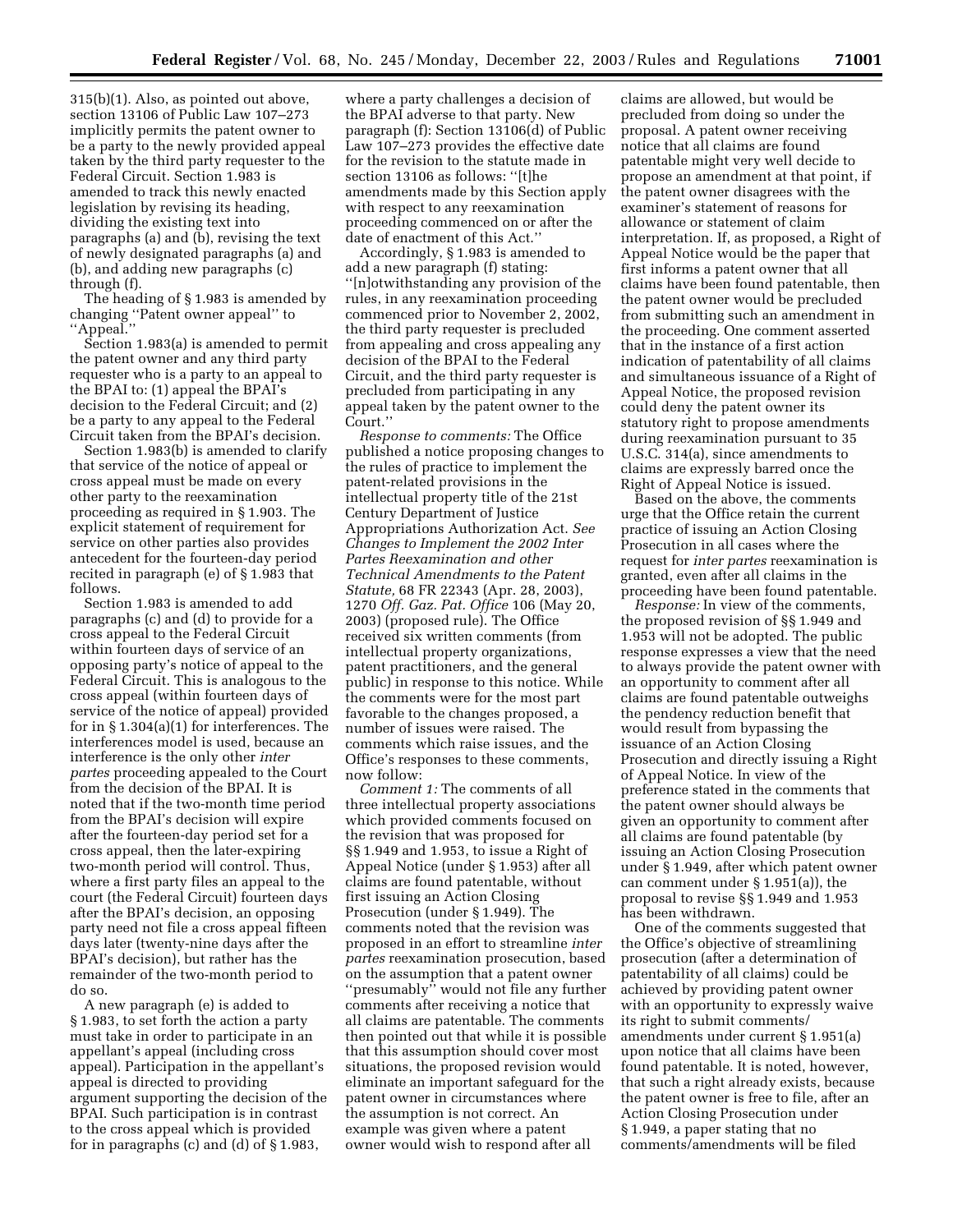under current § 1.951(a). Thus, a new provision is not needed to implement the suggestion.

As a final point, it is noted that (contrary to a statement made in one of the comments) under the current practice, an Action Closing Prosecution will not be issued in all cases where a request for *inter partes* reexamination is granted. Where all claims are rejected in a first Office action (for example) and the patent owner fails to respond, a Notice of Intent to Issue a Reexamination Certificate will issue canceling all the patent claims, and there is no need for an Action Closing Prosecution. Also, if the ordered reexamination is vacated, where appropriate, prior to the issuance of an Action Closing Prosecution, there will be no Action Closing Prosecution issued in the proceeding.

*Comment 2:* One comment points out that the effective date language in section 4608 of the AIPA changes to 35 U.S.C. 134 and 35 U.S.C. 145 was to be ''phased in only years after enactment,'' *i.e.*, only for an *ex parte* reexamination that was based upon an original application filed on or after November 29, 1999. This would have taken many years to become effective, thus providing a gradual transition. Instead, the comment notes, Public Law 107–273 accelerates the effective date provision to apply to any reexamination filed on or after November 29, 1999 (*i.e.*, nearly three years ago). The comment urges that this change has accelerated the existence of a situation where an examiner can ''suppress a case from appellate review 'forever' simply by refraining from making a rejection final.'' The comment requests relief from this situation.

*Response:* If a patent owner believes that a reexamination proceeding is being ''suppressed'' from appellate review by the examiner's refraining from making a rejection final, the patent owner may file a petition under § 1.181(a) requesting that the most recent Office action by the examiner be designated as a final rejection so as to permit an appeal. Such a petition should be accompanied by a showing as to why the most recent Office action should have been designated as a final rejection. If such a petition is denied by the Technology Center Director, the patent owner could seek further review by way of a petition under § 1.181(a)(3) requesting higher level review of the decision of the Technology Center Director. Since a petition under § 1.181 does not operate to stay the reexamination proceeding (§ 1.181(f)), it is advisable that the petition under § 1.181(a) be accompanied by a notice of

appeal and appeal fee set forth in § 1.17(b) (which will be refunded as unnecessary if the petition is denied) and a request for an extension of time under § 1.550(c) to respond to the most recent Office action (since an appeal is not a proper response to a non-final Office action and the period for response to the Office action continues to run if the petition is denied). However, it must be remembered that in no case can the period for response be extended so as to expire later than six months from the date of the most recent Office action.

*Comment 3:* Two comments have suggested that the Office permit *inter partes* reexamination of patents issuing from original applications filed in the United States prior to November 29, 1999. One of the comments argues that the Office's statement that the effective date language in section 4608 of the AIPA limited the applicability of *inter partes* reexamination (and conforming amendments) to patents issuing from original applications filed in the United States on or after November 29, 1999, is ''bad law, bad policy for the patent system and bad policy for the Patent and Trademark Office.'' The commenter then presents a constitutional argument to support this. The same comment further argues that the *inter partes*  reexamination effective date provision of the AIPA has been repealed by implication, based upon the legislative expansion of third party requester appeal rights provided by Public Law 107–273. The comment further urges that, if its proposal is not adopted, then third party requester participation in *ex parte* reexamination which would be analogous to that provided by statute for *inter partes* reexamination should be permitted by rule for patents issuing from an original application filed in the United States prior to November 29, 1999.

*Response:* Section 4608 (effective date) of the AIPA provides: ''this subtitle and the amendments made by this subtitle shall take effect on the date of the enactment of this Act [November 29, 1999] and shall apply to any patent that issues from an original application filed in the United States on or after that date [November 29, 1999].'' *See* Pub. L. 106–113, 113 Stat. at 1501A–572. The plain language of the statute is clear and is not ambiguous. The enacted *inter partes* provisions of the AIPA are clearly stated (in Section 4608) to apply ''to any patent that issues from an original application filed in the United States on or after'' the date of enactment (November 29, 1999).

To the extent that it is argued that this provision is unwise and should not be

adhered to, and that Art. I, § 8, cl. 8 of the U.S. Constitution (Congress shall have the power \* \* \* "[t]o promote the progress of science and useful arts, by securing for limited times to authors and inventors the exclusive right to their respective writings and discoveries'') provides a basis for the Office to ignore the limitations in the AIPA on the applicability of *inter partes*  reexamination, it is noted that the Federal courts have generally held that the power of Congress to legislate on the subject of patents is plenary by the terms of the Constitution. *See e.g., McClurg* v. *Kingsland,* 42 U.S. (1 How.) 202, 206 (1843); *see also Owen* v. *Heimann,* 12 F.2d 173, 174 (D.C. Cir.), cert. denied, 271 U.S. 685 (1926) (''Congress has full power to prescribe to whom and upon what terms and conditions a patent shall issue''); *Kling*  v. *Haring,* 11 F.2d 202, 204–05 (D.C. Cir.), *cert. denied,* 271 U.S. 671 (1926) (same). In any event, administrative agencies do not have the authority to declare unconstitutional the laws they are charged with administering. *See, e.g., Oestereich* v. *Selective Service Board,* 393 U.S. 233, 242 (1968); *McGowan* v. *Marshall,* 604 F.2d 885, 892 (5th Cir. 1979); and *Buckeye Industries, Inc.* v. *Secretary of Labor,*  587 F.2d 231 (5th Cir. 1979).

As to the argument that the *inter partes* reexamination effective date provision of the AIPA has been repealed by implication, based upon the legislative expansion of third party requester appeal rights provided by Public Law 107–273, Congress is well versed in the mechanism for changing an effective date of prior legislation (as it did for the eighteen-month publication provisions of the AIPA), and Congress did not do so for the *inter partes* reexamination effective date provisions of the AIPA. It is noted that a proposed revision to the *inter partes*  reexamination eligibility effective date was explicitly placed before Congress by way of Section 3(a) of H.R. 2231 introduced on June 19, 2001, and referred to the House committee. *See*  H.R. 2231, 107th Cong., 1st Sess. (2001). Thus, an explicit provision to revise the *inter partes* reexamination effective date was before Congress; yet, it was not carried forward into Public Law 107– 273.

As to the suggestion that third party requester participation rights (analogous to those provided by statute for *inter partes* reexamination) should be provided by rule for *ex parte* for patents issuing from an original application filed in the United States prior to November 29, 1999, the statute does not provide authority for a third party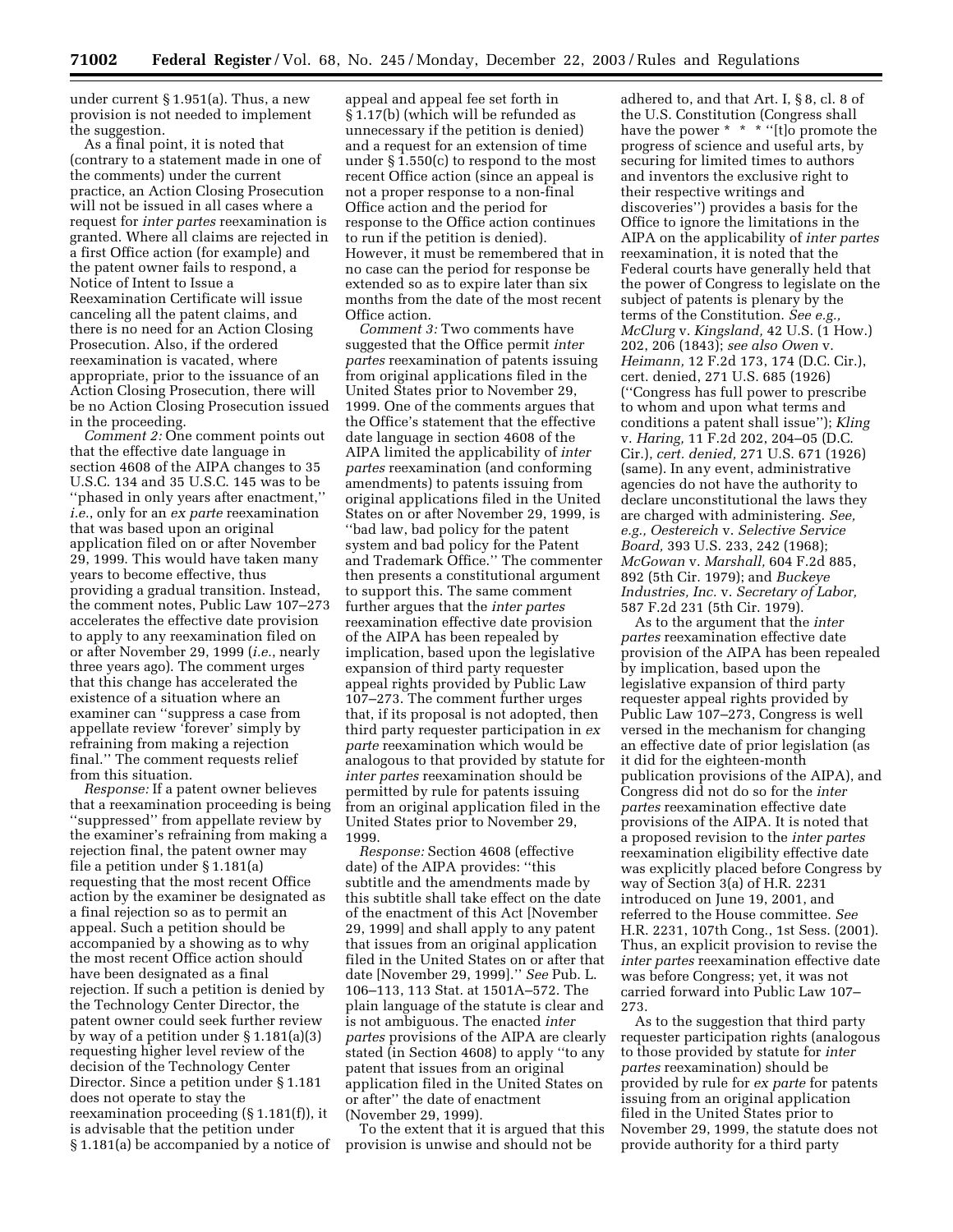requester of a reexamination proceeding requested under 35 U.S.C. 302 to file a paper directed to the issues during the examination of the reexamination proceeding. The statute and its intent are clear that the reexamination proceeding under 35 U.S.C. 302 must be *ex parte* and third party requester participation is barred by statute. *See Syntex (U.S.A.) Inc.* v. *U.S. Patent and Trademark Office,* 882 F.2d 1570, 1573, 11 USPQ2d 1866, 1868–69 (Fed. Cir. 1989) (third parties do not participate before the Office). While the third party requester is permitted by statute pursuant to 35 U.S.C. 304 to file a ''reply'' prior to the examination stage if the patent owner files a statement under 35 U.S.C. 304, that is the only paper directed to the merits of the proceeding authorized to a requester that files an *ex parte* reexamination.

*Comment 4:* One comment points out that a reexamination requester may ''piggyback'' a second or subsequent reexamination onto an ongoing reexamination proceeding with the possibility of merged proceedings and thus thwart a final rejection being made as the second action in the ongoing reexamination, with a first Office action then being issued for the merged proceeding. The commenter further notes that a requester could ''hamstring a reexamination proceeding to keep a case bottled up in the examining corps forever'' by filing multiple requests for reexamination based on the same patent.

*Response:* Section 2283 of the Manual of Patent Examining Procedure states that:

Once the files are returned to the examiner for issuance of an Office action, the examiner should prepare an Office action at the most advanced point possible for the first proceeding. Thus, if the first proceeding is ready for a final rejection and the second proceeding does not provide any new information which would call for a new ground of rejection, the examiner should issue a final rejection for the merged proceeding using the guidelines for the prosecution stage set forth below.

*See* Manual of Patent Examining Procedure § 2283 (8th. ed. 2001) (Rev. 1, Feb. 2003) (MPEP).

Thus, the examiner is directed to, where possible, prepare an Office action at the most advanced point possible for the ongoing (first) proceeding, which in the commenter's scenario is the final rejection stage. If, however, a new issue (*e.g.*, new art, combining the old art a new way, or new evidence) that precludes a final rejection is raised by the later request, a final rejection would not be issued. In that instance, public policy dictates that the substance of the

later request be considered and applied in order that only valid patent claims result from the reexamination proceeding, *i.e.*, to prevent the public from being barred from using claimed subject matter for which protection is not warranted. It is noted that even in this situation, the patent owner would be free to file a petition under § 1.181 requesting that the Office action be designated as a final rejection (see response to comment 2).

A patent owner faced with the filing of multiple reexamination requests on a patent may obtain relief if it can be shown that the newly filed reexamination request was filed: (1) by the same real party in interest who filed a previous request (rather than another party who wishes to approach the issue in its own way), and (2) without providing a new issue in the form of new art or viewing art previously applied in the reexamination proceeding in a new light. If a *bona fide*  new issue is, however, raised by the later request, public policy dictates that the substance of the later request be considered and applied in order to resolve the new issue such that only valid patent claims result from the reexamination proceeding.

*Comment 5:* One comment raises a concern that there is no express requirement in § 1.953 for an examiner to set forth grounds for not making any third party proposed rejections (as is required in existing § 1.949) upon a determination of patentability of all claims.

*Response:* Initially, it is noted that § 1.953 (c) states ''The Right of Appeal Notice shall be a final action, which comprises a final rejection setting forth each ground of rejection and/or final decision favorable to patentability including each determination not to make a proposed rejection, an identification of the status of each claim, and the reasons for decisions favorable to patentability and/or the grounds of rejection for each claim''. Thus, the commenter's concern is in fact addressed in the rule.

It is also noted that in any Office action (in an *inter partes* reexamination) where an examiner declines to adopt a rejection proposed by a third party requester, the examiner must explicitly identify the proposed rejection, state that the proposed rejection is not adopted, and set forth grounds for not adopting the proposed rejection. This will be covered in a new chapter of the MPEP which will be directed to *inter partes* reexamination. It is noted, however, that if the third party requester then fails to address and contest the refusal to adopt the proposed rejection

at the first opportunity to do so, such will be taken as an acquiescence to the examiner's position. In such a case, the proposed ground of rejection will be withdrawn from further consideration in the proceeding, will not be addressed in future Office actions, and will not serve as a basis for appeal in any subsequent appeal that may be taken by the requester in the proceeding.

*Comment 6:* Two comments suggested that an inconsistency was raised by the statement in the notice of proposed rule making that an Action Closing Prosecution (or Right of Appeal Notice) can be issued ''even though the Office action being issued is the first action on the merits.'' It is argued that if a request for reexamination does not present prior art printed publications and patents that provide a *prima facie* case of unpatentability (or come ''exceedingly close'' to it), then the Office should not have issued an order for reexamination in the first place, but rather should have denied the request (and thus the first Office action stage should not be reached). Stated another way, it is argued that finding all the claims patentable over the art at the first action stage should be inconsistent with ordering reexamination based on such art.

*Response:* A finding that all of the claims are patentable over the art at the first action stage is not inconsistent with the prior order of reexamination based on such art. *See* MPEP 2240. The initial decision on a request for reexamination is based upon whether or not a ''substantial new question of patentability'' is raised by the art (the patents and/or printed publications). *See id.* Where a finding is made that a substantial new question of patentability has been raised, the examiner has only determined that there is a ''substantial likelihood'' that a reasonable examiner would consider the art of record important in deciding whether or not the claims are patentable. *See* MPEP 2242. After reexamination has been ordered, it is then determined, in the examination stage of the proceeding, whether or not the claims are patentable over the art. *See* MPEP 2240. At the time when the first Office action is issued, if one or more claims are not patentable over the art, the claims will be rejected based on that art. If claims are found patentable over the art, the action will state that finding (and supporting reasons). A decision that all the claims are patentable at this point does not negate the initial finding that a substantial new question of patentability was raised by the art, because reexamination will be ordered as long as a reasonable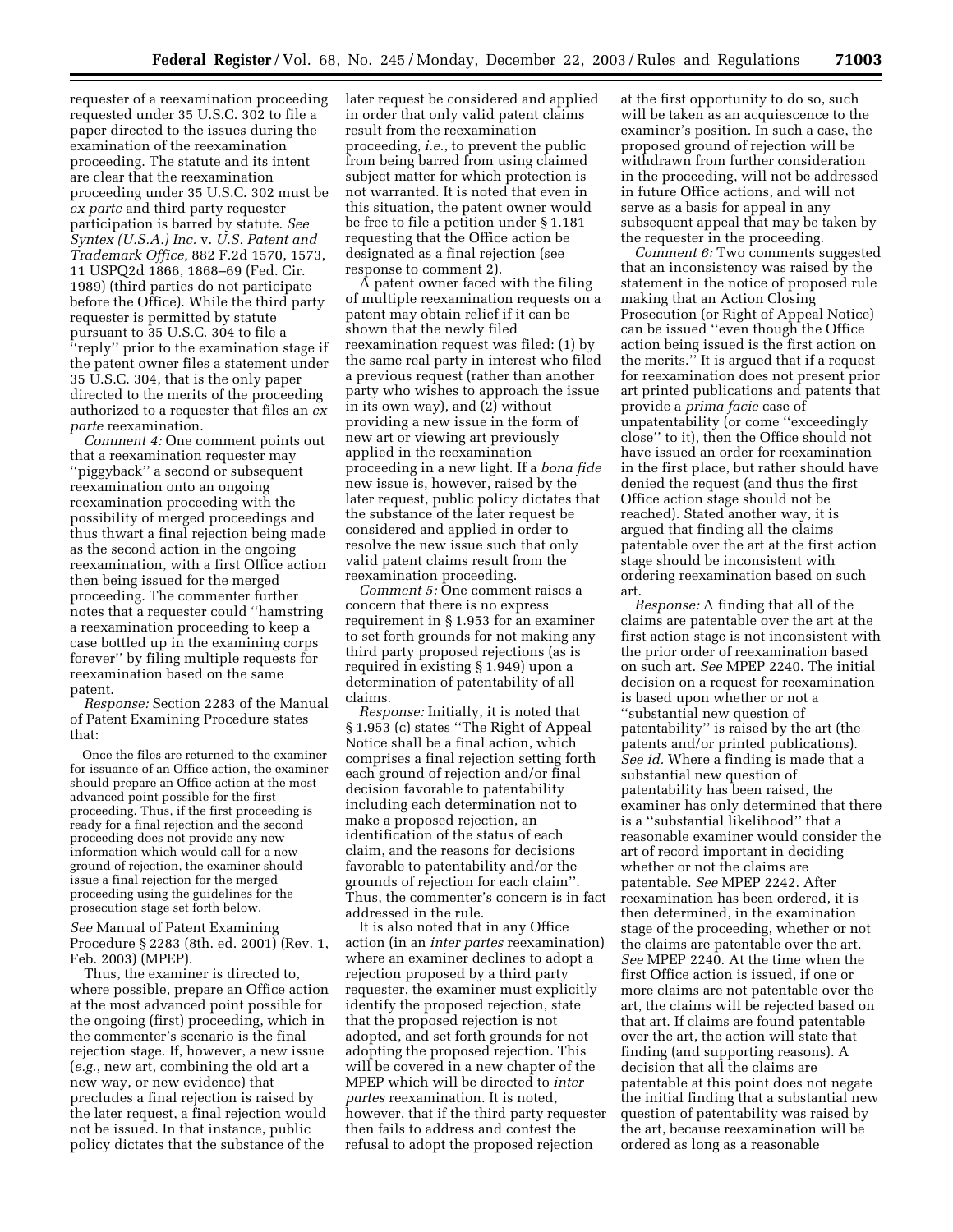examiner would consider the art of record important in deciding whether or not the claims are patentable; there is no requirement that the claims be prima facie obvious over the art. The Federal Circuit has specifically indicated that:

The inquiry occasioned by a request for reexamination is solely whether a reexamination order should issue and is not directed toward resolution of validity. The requestor's burden is simply to show a basis for issuance of the order, a burden unrelated to that assigned in [35 U.S.C.] 282. A refusal of reexamination leaves untouched the [35 U.S.C.] 282 presumption to which the patent is entitled in the courtroom.

*See In re Etter,* 756 F.2d 852, 857 n.5, 225 USPQ 1, 4 n.5 (Fed. Cir. 1985).

It is also noted that the third party requester is not entitled (under 35 U.S.C. 315(b)) to appeal a finding of claim patentability in situations in which the Director does not issue a determination pursuant to 35 U.S.C. 312 and 313 that a substantial new question of patentability has been presented. *See*  35 U.S.C. 312(c) (a determination made under 35 U.S.C. 312(a) by the Director on the request for reexamination is ''final and non-appealable''). Refusing to order reexamination where a substantial new question has been found to be present, but all the claims are found to be patentable over the art, would deprive the requester of the right to appeal the finding of claim patentability (under 35 U.S.C. 315(b)).

*Comment 7:* One comment suggests that the policy of issuing an Action Closing Prosecution (or Right of Appeal Notice) as the first action on the merits where all claims are patentable may be ''contrary to the letter of the law.'' The comment notes that according to 35 U.S.C. 314(a), ''reexamination shall be conducted according to the procedures established for initial examination under the provisions of sections 132 and 133.'' These sections (35 U.S.C. 132 and 133) are directed to prosecution before the examiner and not proceedings on appeal to the BPAI. The comment urges that 35 U.S.C. 132(a) indicates that ''each interested party shall get two bites at the apple. By analogy to initial examination, 35 U.S.C. 132(a) should be construed, in the context of *inter partes*  reexamination, to loosely read:

''Whenever, on reexamination, any claim in a patent is confirmed to be patentable, the Director shall notify the Third Party Requester thereof, stating the reasons for such confirmation, together with such information and references as may be useful in judging of the propriety of continuing the Reexamination of the patent; and if after receiving such notice, the Third Party Requester persists, the previouslyconfirmed patent claim shall be reassessed.'' Thus, the commenter believes that the statute provides the third party requester with a right to address the finding of claims patentable during the examination stage of the *inter partes* reexamination proceeding.

*Response:* 35 U.S.C. 132(a) reads in part: ''Whenever, on examination, any claim for a patent is rejected, or any objection or requirement made, the Director shall notify the applicant thereof, stating the reasons for such rejection, or objection or requirement, together with such information and references as may be useful in judging of the propriety of continuing the prosecution of his application; and if after receiving such notice, the applicant persists in his claim for a patent, with or without amendment, the application shall be reexamined''. 35 U.S.C. 132(a) provides for an applicant's opportunity to participate in an application, and by virtue of the incorporation of 35 U.S.C. 132(a) into 35 U.S.C. 314(a), it also provides for a patent owner's opportunity to participate during the examination stage of the *inter partes* reexamination proceeding. 35 U.S.C. 132(a), by virtue of its incorporation into 35 U.S.C. 314(a), does not confer any participation rights on a third party requester.

Further, 35 U.S.C. 314(b)(2) states: ''Each time that the patent owner files a response to an action on the merits from the Patent and Trademark Office, the third-party requester shall have one opportunity to file written comments addressing issues raised by the action of the Office or the patent owner's response thereto, if those written comments are received by the Office within 30 days after the date of service of the patent owner's response''. The third party requester may file a paper during the examination stage of the *inter partes* reexamination proceeding if, and only if, the patent owner files a response to an Office action. Thus, the third party requester is precluded by statute from participation in the examination stage of the *inter partes* reexamination proceeding if the patent owner fails to respond to all Office actions issued. Thus, contrary to the commenter's argument, the third party requester certainly is not ensured of the opportunity to participate during the examination stage of the *inter partes*  reexamination proceeding. It is only the requester's right to appeal any rejection proposed and not adopted that is ensured by the statute.

As a final point, issuance of an Action Closing Prosecution as the first action on the merits (where all claims are patentable) is entirely consistent with

the statute, since it provides the requester with the rights provided by statute to comment if and only if the patent owner responds to the Action Closing Prosecution.

In conclusion, the *inter partes* third party requester of reexamination is permitted by statute only to comment pursuant to 35 U.S.C. 314(b)(2) if the patent owner responds to an Office action, and to appeal and participate in appeals pursuant to 35 U.S.C. 315(b). No further participation in an *inter partes*  reexamination proceeding is authorized by 35 U.S.C. chapter 31.

#### **Rule Making Considerations**

*Administrative Procedure Act:* The changes in this notice conform the patent-related rules of practice in 37 CFR to the changes to title 35 U.S.C. contained in Public Law 107–273. Therefore, these changes involve interpretive rules or rules of agency practice and procedure under 5 U.S.C. 553(b)(A). *See Bachow Communications Inc.* v. *FCC,* 237 F.3d 683, 690 (D.C. Cir. 2001); *Paralyzed Veterans of America* v. *West* 138 F.3d 1434, 1436 (Fed. Cir. 1998); and *Komjathy* v. *National Transportation Safety Board,* 832 F.2d 1294, 1296–97 (D.C. Cir. 1987). Therefore, prior notice and opportunity for public comment are not required pursuant to 5 U.S.C. 553(b) or (c) (or any other law).

*Regulatory Flexibility Act:* As prior notice and an opportunity for public comment are not required pursuant to 5 U.S.C. 553 (or any other law), an initial regulatory flexibility analysis under the Regulatory Flexibility Act (5 U.S.C. 601 *et seq.*) is not required. See 5 U.S.C. 603.

*Executive Order 13132:* This rule making does not contain policies with federalism implications sufficient to warrant preparation of a Federalism Assessment under Executive Order 13132 (Aug. 4, 1999).

*Executive Order 12866:* This rule making has been determined to be not significant for purposes of Executive Order 12866 (Sept. 30, 1993).

*Paperwork Reduction Act:* This notice involves information collection requirements which are subject to review by the Office of Management and Budget (OMB) under the Paperwork Reduction Act of 1995 (44 U.S.C. 3501 *et seq.*). The collections of information involved in this notice have been reviewed and previously approved by OMB under OMB control numbers: 0651–0021, 0651–0031, 0651–0032, and 0651–0033. The United States Patent and Trademark Office is not resubmitting any information collection to OMB for its review and approval, because the changes in this notice do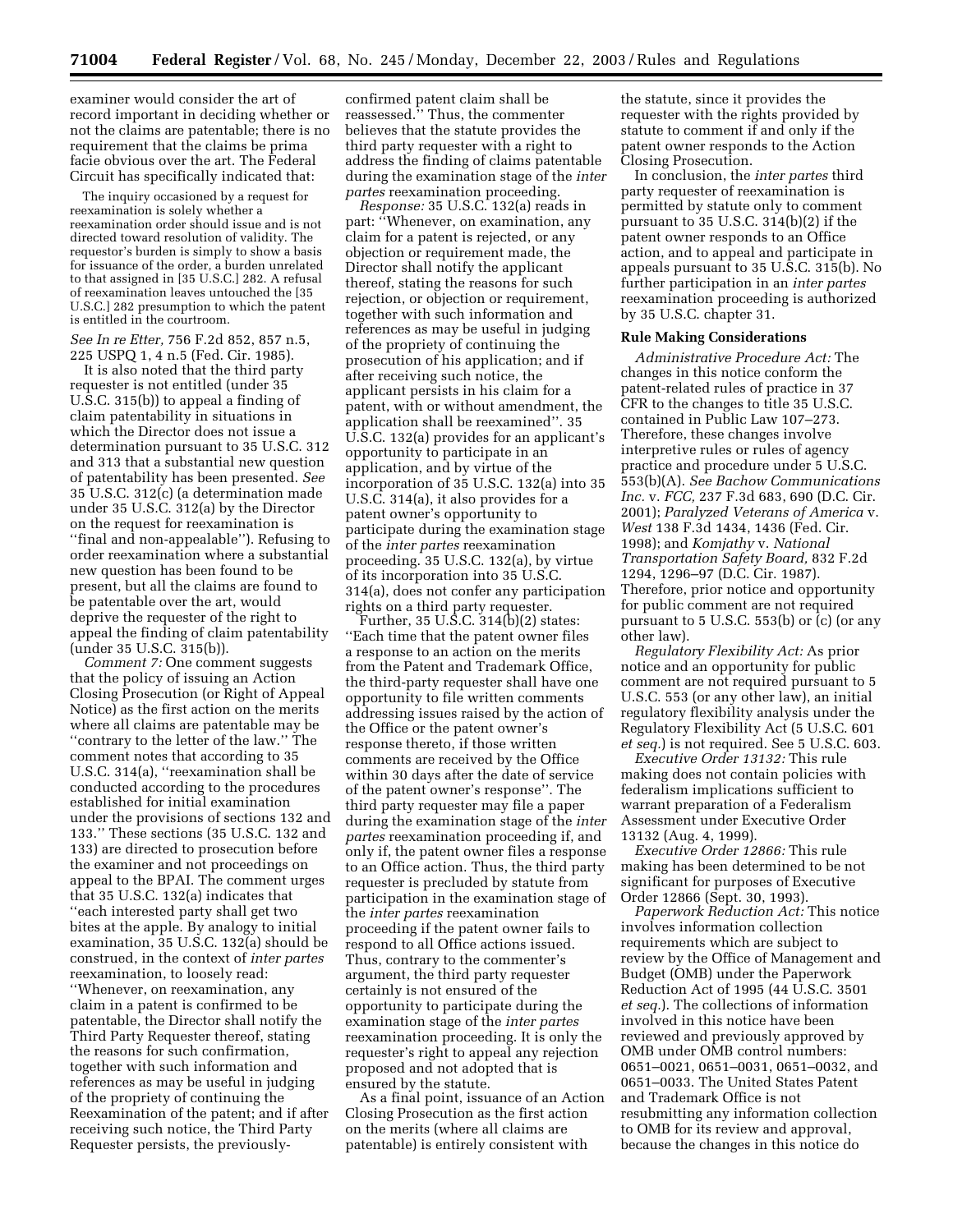not affect the information collection requirements associated with the information collection under these OMB control numbers.

The title, description and respondent description of each of the information collections are shown below with an estimate of each of the annual reporting burdens. Included in each estimate is the time for reviewing instructions, gathering and maintaining the data needed, and completing and reviewing the collection of information. The changes in this notice conform the patent-related rules of practice in 37 CFR to the changes to title 35 U.S.C. contained in Public Law 107–273.

*OMB Number:* 0651–0021.

*Title:* Patent Cooperation Treaty. *Form Numbers: PCT/RO/101, PCT/* RO/134, PCT/RO/144, PTO–1382, PCT/ IPEA/401, PCT/IB/328, PCT/SB/61/PCT, PCT/SB/64/PCT.

*Type of Review:* Approved through December of 2003.

*Affected Public:* Individuals or Households, Business or Other For-Profit Institutions, Not-for-Profit Institutions, Farms, Federal Government and State, Local and Tribal Governments.

*Estimated Number of Respondents:*  331,407.

*Estimated Time Per Response:*  Between 15 minutes and 4 hours.

*Estimated Total Annual Burden Hours:* 401,202.

*Needs and Uses:* The information collected is required by the Patent Cooperation Treaty (PCT). The general purpose of the PCT is to simplify the filing of patent applications on the same invention in different countries. It provides for a centralized filing procedure and a standardized application format.

*OMB Number:* 0651–0031.

*Title:* Patent Processing (Updating). *Form Numbers:* PTO/SB/08A, PTO/ SB/08B, PTO/SB/21–27, PTO/SB/30–32, PTO/SB/35–37, PTO/SB/42–43, PTO/ SB/61–64, PTO/SB/67–68, PTO/SB/91– 92, PTO/SB/96–97, PTO–2053–A/B, PTO–2054–A/B, PTO–2055–A/B,

PTOL–413A, eIDS, EFS form. *Type of Review:* Approved through July of 2006.

*Affected Public:* Individuals or Households, Business or Other For-Profit Institutions, Not-for-Profit Institutions, Farms, Federal Government and State, Local and Tribal Governments.

*Estimated Number of Respondents:*  2,208,339.

*Estimated Time Per Response:* 1 minute 48 seconds to 8 hours.

*Estimated Total Annual Burden Hours:* 830,629 hours.

*Needs and Uses:* During the processing of an application for a patent, the applicant/agent may be required or desire to submit additional information to the Office concerning the examination of a specific application. The specific information required or which may be submitted includes: Information Disclosure Statements; Terminal Disclaimers; Petitions to Revive; Express Abandonments; Appeal Notices; Petitions for Access; Powers to Inspect; Certificates of Mailing or Transmission; Statements under § 3.73(b); Amendments, Petitions and their Transmittal Letters; and Deposit Account Order Forms.

*OMB Number:* 0651–0032.

*Title:* Initial Patent Application. *Form Number:* PTO/SB/01–07, PTO/ SB/13PCT, PTO/SB/16–19, PTO/SB/29 and 29A, PTO/SB/101–110.

*Type of Review:* Approved through July of 2006.

*Affected Public:* Individuals or Households, Business or Other For-Profit Institutions, Not-For-Profit Institutions, Farms, Federal Government, and State, Local, or Tribal Governments.

*Estimated Number of Respondents:*  454,287.

*Estimated Time Per Response:* 22 minutes to 10 hours and 45 minutes. *Estimated Total Annual Burden Hours:* 4,171,568 hours.

*Needs and Uses:* The purpose of this information collection is to permit the Office to determine whether an application meets the criteria set forth in the patent statute and regulations. The standard Fee Transmittal form, New Utility Patent Application Transmittal form, New Design Patent Application Transmittal form, New Plant Patent Application Transmittal form, Declaration, Provisional Application Cover Sheet, and Plant Patent Application Declaration will assist applicants in complying with the requirements of the patent statute and regulations, and will further assist the Office in processing and examination of the application.

*OMB Number:* 0651–0033. *Title:* Post Allowance and Refiling. *Form Numbers:* PTO/SB/44, PTO/SB/ 50–51, PTO/SB/51S, PTO/SB/52–53, PTO/SB/55–58, PTOL–85B.

*Type of Review:* Approved through January of 2004.

*Affected Public:* Individuals or Households, Business or Other For-Profit Institutions, Not-For-Profit Institutions, Farms, State, Local and Tribal Governments, and Federal Government.

*Estimated Number of Respondents:*  205,480.

*Estimated Time Per Response:* 1.8 minutes to 2 hours.

*Estimated Total Annual Burden Hours:* 63,640 hours.

*Needs and Uses:* This collection of information is required to administer the patent laws pursuant to Title 35, U.S.C., concerning the issuance of patents and related actions including correcting errors in printed patents, refiling of patent applications, requesting reexamination of a patent, and requesting a reissue patent to correct an error in a patent. The affected public includes any individual or institution whose application for a patent has been allowed or who takes action as covered by the applicable rules.

*Comments are invited on:* (1) Whether the collection of information is necessary for proper performance of the functions of the agency; (2) the accuracy of the agency's estimate of the burden; (3) ways to enhance the quality, utility, and clarity of the information to be collected; and (4) ways to minimize the burden of the collection of information to respondents.

Interested persons are requested to send comments regarding these information collections, including suggestions for reducing this burden, to Robert J. Spar, Director, Office of Patent Legal Administration, United States Patent and Trademark Office, P.O. Box 1450, Alexandria, Virginia, 22313–1450, or to the Office of Information and Regulatory Affairs, Office of Management and Budget, New Executive Office Building, Room 10235, 725 17th Street, NW., Washington, DC 20503, Attention: Desk Officer for the Patent and Trademark Office.

Notwithstanding any other provision of law, no person is required to respond to nor shall a person be subject to a penalty for failure to comply with a collection of information subject to the requirements of the Paperwork Reduction Act unless that collection of information displays a currently valid OMB control number.

# **List of Subjects**

# *37 CFR Part 1*

Administrative practice and procedure, Courts, Freedom of Information, Inventions and patents, Reporting and recordkeeping requirements, Small Businesses.

■ For the reasons set forth in the preamble, 37 CFR part 1 is amended as follows: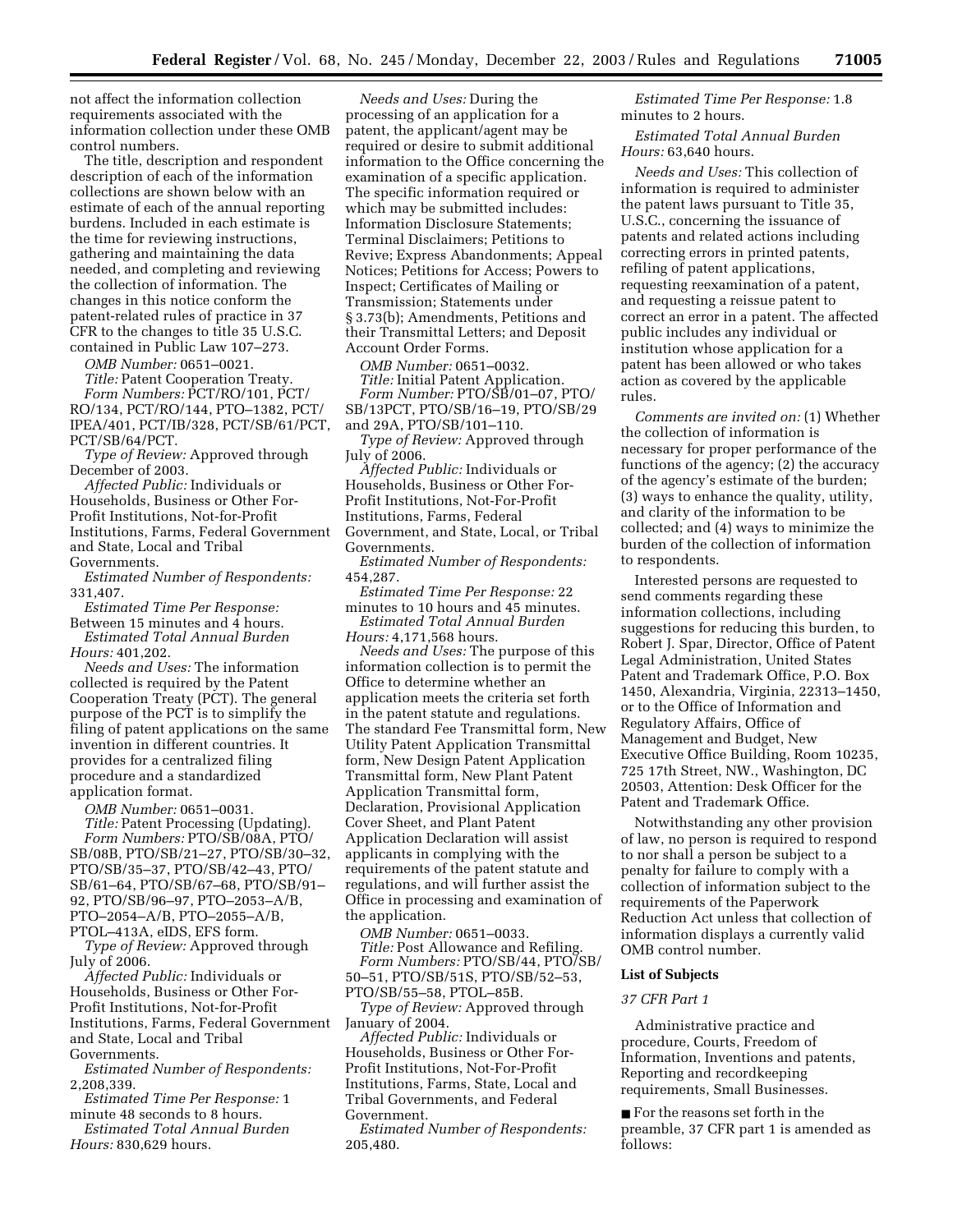# **PART 1—RULES OF PRACTICE IN PATENT CASES**

■ 1. The authority citation for 37 CFR part 1 continues to read as follows:

**Authority:** 35 U.S.C. 2(b)(2).

\* \* \* \* \*

■ 2. Section 1.1 is amended by revising paragraph (c) to read:

# **§ 1.1 Addresses for non-trademark correspondence with the United States Patent and Trademark Office.**

(c) *For reexamination proceedings.* (1) Requests for *ex parte* reexamination (*original* request papers only) should be additionally marked ''Mail Stop *Ex parte* Reexam.''

(2) Requests for *inter partes*  reexamination (original request papers) and all subsequent *inter partes*  reexamination correspondence filed in the Office, other than correspondence to the Office of the General Counsel pursuant to § 1.1(a)(3) and § 1.302(c), should be additionally marked ''Mail Stop *Inter partes* Reexam.''

\* \* \* \* \*

■ 3. Section 1.13 is amended by revising paragraph (b) to read:

#### **§ 1.13 Copies and certified copies.**

\* \* \* \* \*

(b) Certified copies of patents, patent application publications, and trademark registrations and of any records, books, papers, or drawings within the jurisdiction of the United States Patent and Trademark Office and open to the public or persons entitled thereto will be authenticated by the seal of the United States Patent and Trademark Office and certified by the Director, or in his or her name, upon payment of the fee for the certified copy.

■ 4. Section 1.14 is amended by revising paragraph (g)(2) to read as follows:

#### **§ 1.14 Patent applications preserved in confidence.**

- \* \* \* \* \*
	- (g) \* \* \*

(2) A copy of an English language translation of a publication of an international application which has been filed in the United States Patent and Trademark Office pursuant to 35 U.S.C. 154(d)(4) will be furnished upon written request including a showing that the publication of the application in accordance with PCT Article 21(2) has occurred and that the U.S. was designated, and upon payment of the appropriate fee (§ 1.19(b)(4)).

\* \* \* \* \*

■ 5. Section 1.78 is amended by revising paragraph (a)(3) to read as follows:

# **§ 1.78 Claiming benefit of earlier filing date and cross-references to other applications.**   $(a) * * * *$

(3) If the reference required by 35 U.S.C. 120 and paragraph (a)(2) of this section is presented after the time period provided by paragraph (a)(2)(ii) of this section, the claim under 35 U.S.C. 120, 121, or 365(c) for the benefit of a prior-filed copending nonprovisional application or international application designating the United States of America may be accepted if the reference identifying the prior-filed application by application number or international application number and international filing date was unintentionally delayed. A petition to accept an unintentionally delayed claim under 35 U.S.C. 120, 121, or 365(c) for the benefit of a prior-filed application must be accompanied by:

(i) The reference required by 35 U.S.C. 120 and paragraph (a)(2) of this section to the prior-filed application, unless previously submitted;

(ii) The surcharge set forth in § 1.17(t); and

(iii) A statement that the entire delay between the date the claim was due under paragraph (a)(2)(ii) of this section and the date the claim was filed was unintentional. The Director may require additional information where there is a question whether the delay was unintentional.

\* \* \* \* \* ■ 6. Section 1.191 is amended by revising paragraph (a) to read as follows:

#### **§ 1.191 Appeal to Board of Patent Appeals and Interferences.**

(a)(1) Every applicant for a patent or for reissue of a patent, and every owner of a patent involved in an *ex parte*  reexamination proceeding filed under § 1.510 before November 29, 1999, any of whose claims has been twice or finally (§ 1.113) rejected, may appeal from the decision of the examiner to the Board of Patent Appeals and Interferences by filing a notice of appeal and the fee set forth in § 1.17(b) within the time period for reply provided under §§ 1.134 and 1.136 (for applications) or § 1.550(c) (for *ex parte*  reexamination proceedings).

(2) Every owner of a patent involved in an *ex parte* reexamination proceeding filed under § 1.510 on or after November 29, 1999, any of whose claims has been finally (§ 1.113) rejected, may appeal from the decision of the examiner to the Board of Patent Appeals and Interferences by filing a notice of appeal and the fee set forth in § 1.17(b) within the time period for reply provided under §§ 1.134 and 1.550(c).

(3) Appeals to the Board of Patent Appeals and Interferences in *inter partes* reexamination proceedings filed under § 1.913 are controlled by §§ 1.959 through 1.981. Sections 1.191 through 1.198 are not applicable to appeals in *inter partes* reexamination proceedings filed under § 1.913.

\* \* \* \* \*

\* \* \* \* \*

■ 7. Section 1.197 is amended by revising paragraph (c) to read as follows:

### **§ 1.197 Action following decision.**

(c) Termination of proceedings. (1) Proceedings are considered terminated by the dismissal of an appeal or the failure to timely file an appeal to the court or a civil action (§ 1.304) except:

(i) Where claims stand allowed in an application; or

(ii) Where the nature of the decision requires further action by the examiner.

(2) The date of termination of proceedings is the date on which the appeal is dismissed or the date on which the time for appeal to the Court or review by civil action (§ 1.304) expires. If an appeal to the Court or a civil action has been filed, proceedings are considered terminated when the appeal or civil action is terminated. An appeal to the U.S. Court of Appeals for the Federal Circuit is terminated when the mandate is issued by the Court. A civil action is terminated when the time to appeal the judgment expires.

■ 8. Section 1.301 is revised to read as follows:

#### **§ 1.301 Appeal to U.S. Court of Appeals for the Federal Circuit.**

Any applicant, or any owner of a patent involved in any *ex parte*  reexamination proceeding filed under § 1.510, dissatisfied with the decision of the Board of Patent Appeals and Interferences, and any party to an interference dissatisfied with the decision of the Board of Patent Appeals and Interferences, may appeal to the U.S. Court of Appeals for the Federal Circuit. The appellant must take the following steps in such an appeal: In the U. S. Patent and Trademark Office, file a written notice of appeal directed to the Director (*see* §§ 1.302 and 1.304); and in the Court, file a copy of the notice of appeal and pay the fee for appeal as provided by the rules of the Court. For appeals by patent owners and third party requesters in *inter partes*  reexamination proceedings filed under § 1.913, § 1.983 is controlling.

■ 9. Section 1.302 is revised to read as follows: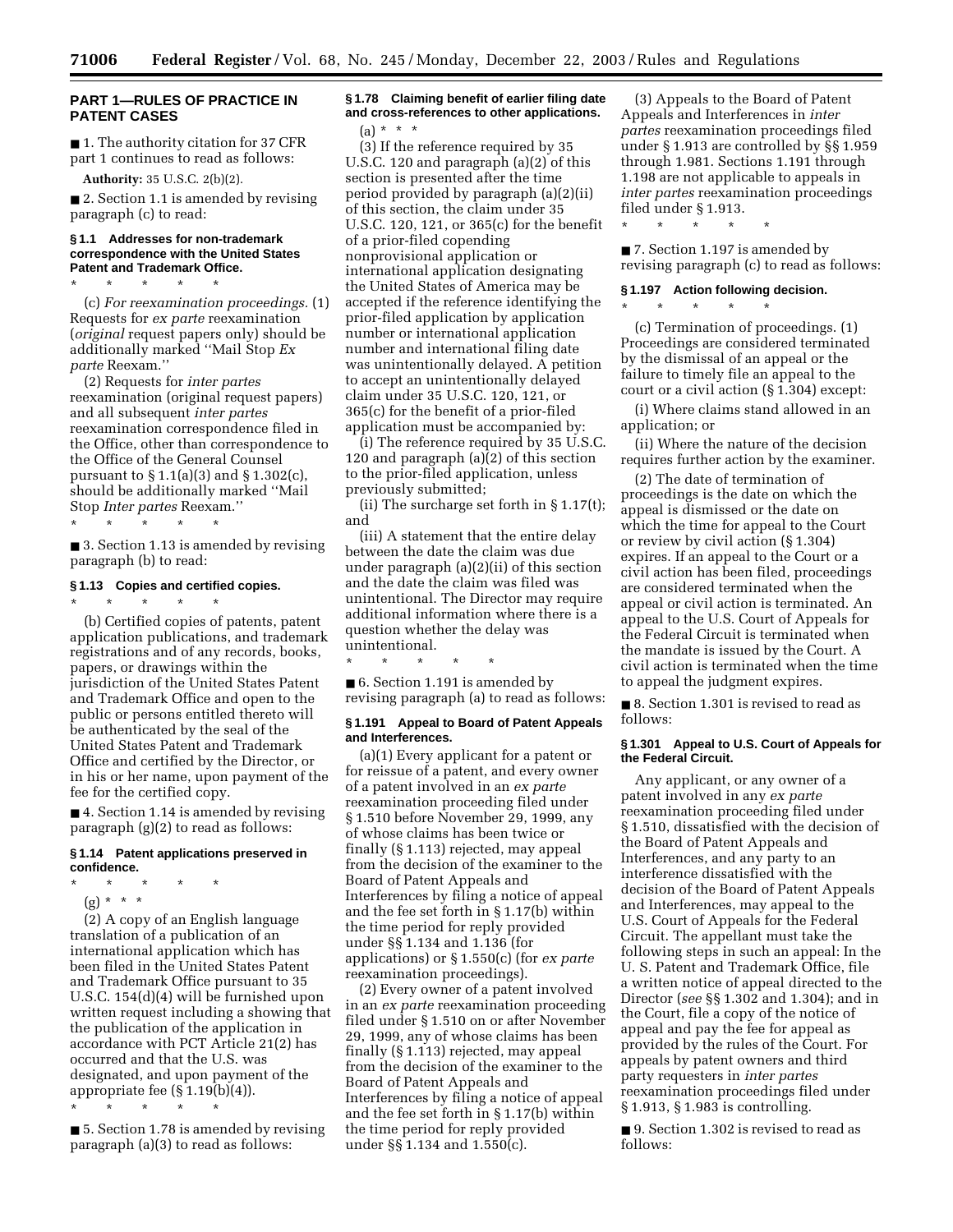#### **§ 1.302 Notice of appeal.**

(a) When an appeal is taken to the U.S. Court of Appeals for the Federal Circuit, the appellant shall give notice thereof to the Director within the time specified in § 1.304.

(b) In interferences, the notice must be served as provided in § 1.646.

(c) In *ex parte* reexamination proceedings, the notice must be served as provided in § 1.550(f).

(d) In *inter partes* reexamination proceedings, the notice must be served as provided in § 1.903.

(e) Notices of appeal directed to the Director shall be mailed to or served by hand on the General Counsel as provided in § 104.2.

■ 10. Section 1.303 is amended by revising paragraphs (a), (b), and (d) to read as follows:

## **§ 1.303 Civil action under 35 U.S.C. 145, 146, 306.**

(a) Any applicant, or any owner of a patent involved in an *ex parte*  reexamination proceeding filed before November 29, 1999, dissatisfied with the decision of the Board of Patent Appeals and Interferences, and any party to an interference dissatisfied with the decision of the Board of Patent Appeals and Interferences may, instead of appealing to the U.S. Court of Appeals for the Federal Circuit (§ 1.301), have remedy by civil action under 35 U.S.C. 145 or 146, as appropriate. Such civil action must be commenced within the time specified in § 1.304.

(b) If an applicant in an *ex parte* case, or an owner of a patent involved in an *ex parte* reexamination proceeding filed before November 29, 1999, has taken an appeal to the U.S. Court of Appeals for the Federal Circuit, he or she thereby waives his or her right to proceed under 35 U.S.C. 145.

\* \* \* \* \*

(d) For an *ex parte* reexamination proceeding filed on or after November 29, 1999, and for any *inter partes*  reexamination proceeding, no remedy by civil action under 35 U.S.C. 145 is available.

■ 11. Section 1.304 is amended by revising paragraph (a)(1) to read as follows:

#### **§ 1.304 Time for appeal or civil action.**

(a)(1) The time for filing the notice of appeal to the U.S. Court of Appeals for the Federal Circuit (§ 1.302) or for commencing a civil action (§ 1.303) is two months from the date of the decision of the Board of Patent Appeals and Interferences. If a request for rehearing or reconsideration of the decision is filed within the time period

provided under § 1.197(b) or § 1.658(b), the time for filing an appeal or commencing a civil action shall expire two months after action on the request. If a request for rehearing or reconsideration of the decision is filed within the time period provided under § 1.979(a), the time for filing an appeal shall expire two months after action on the last such request.

(i) In interferences, the time for filing a cross-appeal or cross-action expires:

(A) Fourteen days after service of the notice of appeal or the summons and complaint; or

(B) Two months after the date of decision of the Board of Patent Appeals and Interferences, whichever is later.

(ii) In *inter partes* reexaminations, the time for filing a cross-appeal expires:

(A) Fourteen days after service of the notice of appeal; or

(B) Two months after the date of decision of the Board of Patent Appeals and Interferences, whichever is later. \* \* \* \* \*

■ 12. Section 1.417 is revised to read as follows:

#### **§ 1.417 Submission of translation of international publication.**

The submission of an English language translation of the publication of an international application pursuant to 35 U.S.C. 154(d)(4) must clearly identify the international application to which it pertains (§ 1.5(a)) and be clearly identified as a submission pursuant to 35 U.S.C. 154(d)(4). Otherwise, the submission will be treated as a filing under 35 U.S.C. 111(a). Such submissions should be marked ''Mail Stop PCT.''

■ 13. Section 1.495 is amended by revising paragraphs (c) and (g) to read as follows:

#### **§ 1.495 Entering the national stage in the United States of America.**  \* \* \* \* \*

(c) If applicant complies with paragraph (b) of this section before expiration of thirty months from the priority date but omits either a translation of the international application, as filed, into the English language, if the international application was originally filed in another language and if any English language translation of the publication of the international application previously submitted under 35 U.S.C. 154(d) (§ 1.417) is not also a translation of the international application as filed (35 U.S.C. 371(c)(2)), or the oath or declaration of the inventor (35 U.S.C.  $371(c)(4)$  and § 1.497), if a declaration of inventorship in compliance with § 1.497 has not been previously submitted in

the international application under PCT Rule 4.17(iv) within the time limits provided for in PCT Rule 26*ter*.1, applicant will be so notified and given a period of time within which to file the translation and/or oath or declaration in order to prevent abandonment of the application. The payment of the processing fee set forth in § 1.492(f) is required for acceptance of an English translation later than the expiration of thirty months after the priority date. The payment of the surcharge set forth in § 1.492(e) is required for acceptance of the oath or declaration of the inventor later than the expiration of thirty months after the priority date. A ''Sequence Listing'' need not be translated if the ''Sequence Listing'' complies with PCT Rule 12.1(d) and the description complies with PCT Rule 5.2(b).

\* \* \* \* \* (g) The documents and fees submitted under paragraphs (b) and (c) of this

section must be clearly identified as a submission to enter the national stage under 35 U.S.C. 371. Otherwise, the submission will be considered as being made under 35 U.S.C. 111(a). \* \* \* \* \*

■ 14. Section 1.913 is revised to read as follows:

#### **§ 1.913 Persons eligible to file request for inter partes reexamination.**

Except as provided for in § 1.907, any person other than the patent owner or its privies may, at any time during the period of enforceability of a patent which issued from an original application filed in the United States on or after November 29, 1999, file a request for *inter partes* reexamination by the Office of any claim of the patent on the basis of prior art patents or printed publications cited under § 1.501.

■ 15. Section 1.959 is amended by adding a new paragraph (f) to read as follows:

#### **§ 1.959 Notice of appeal and cross appeal to Board of Patent Appeals and Interferences in inter partes reexamination.**

\* \* \* \* \* (f) If a notice of appeal or cross appeal is timely filed but does not comply with any requirement of this section, appellant will be notified of the reasons for non-compliance and provided with a non-extendable period of one month within which to file an amended notice of appeal or cross appeal. If the appellant does not then file an amended notice of appeal or cross appeal within the one-month period, or files a notice which does not overcome all the reasons for non-compliance stated in the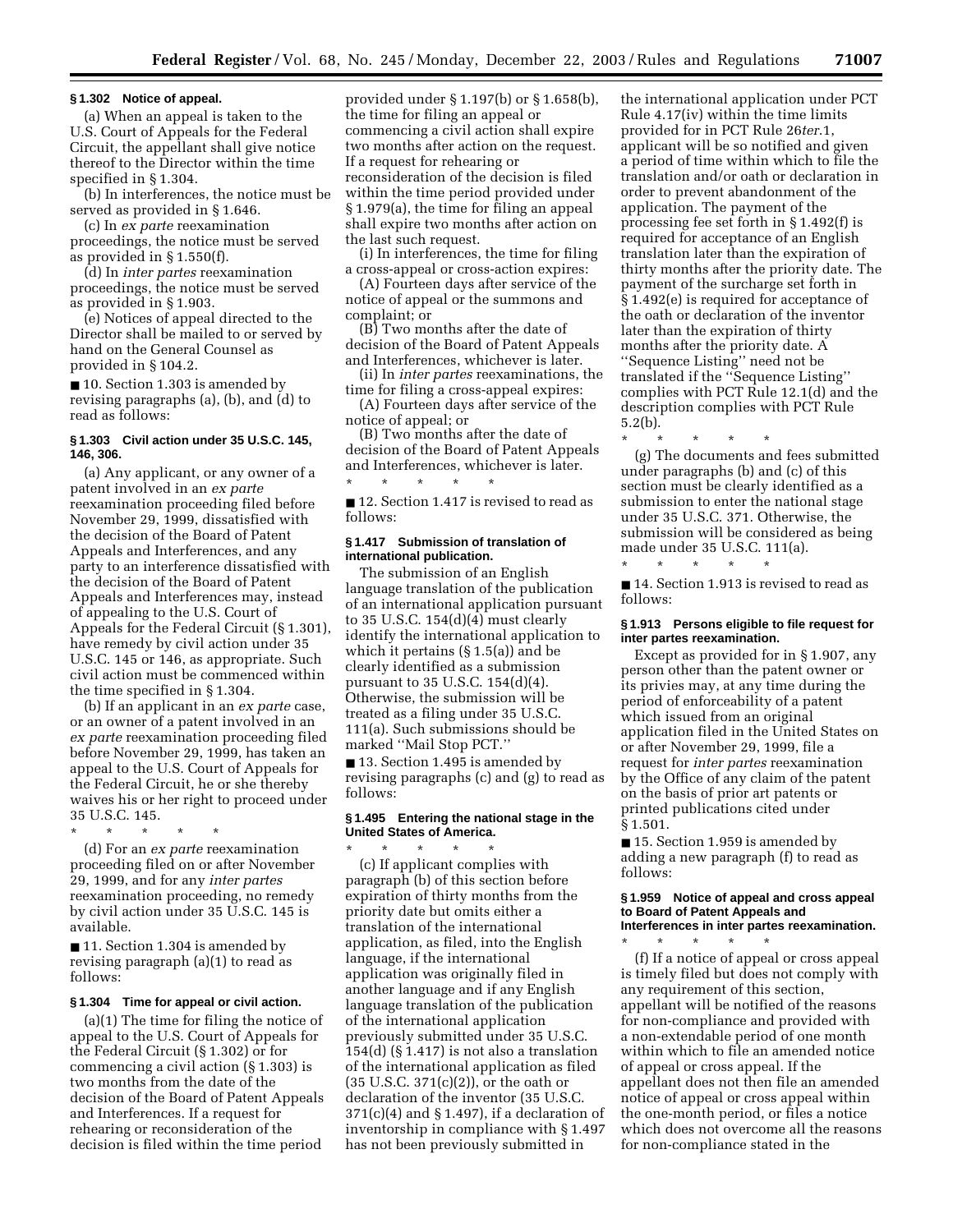notification of the reasons for noncompliance, that appellant's appeal or cross appeal will stand dismissed. ■ 16. Section 1.965 is amended by revising paragraph (d) to read as follows:

### **§ 1.965 Appellant's brief in inter partes reexamination.**

\* \* \* \* \*

(d) If a brief is filed which does not comply with all the requirements of paragraphs (a) and (c) of this section, appellant will be notified of the reasons for non-compliance and provided with a non-extendable period of one month within which to file an amended brief. If the appellant does not file an amended brief during the one-month period, or files an amended brief which does not overcome all the reasons for non-compliance stated in the notification, that appellant's appeal will stand dismissed.

■ 17. Section 1.967 is amended by revising paragraph (c) to read as follows:

## **§ 1.967 Respondent's brief in inter partes reexamination.**

\* \* \* \* \* (c) If a respondent's brief is filed which does not comply with all the requirements of paragraphs (a) and (b) of this section, respondent will be notified of the reasons for non-compliance and provided with a non-extendable period of one month within which to file an amended brief. If the respondent does not file an amended brief during the one-month period, or files an amended brief which does not overcome all the reasons for non-compliance stated in the notification, the respondent brief will not be considered.

■ 18. Section 1.971 is revised to read as follows:

#### **§ 1.971 Rebuttal brief in inter partes reexamination.**

(a) Within one month of the examiner's answer in an *inter partes*  reexamination appeal, any appellant may once file a rebuttal brief in triplicate. The rebuttal brief of the patent owner may be directed to the examiner's answer and/or any respondent brief. The rebuttal brief of any third party requester may be directed to the examiner's answer and/ or the respondent brief of the patent owner. The rebuttal brief of a third party requester may not be directed to the respondent brief of any other third party requester. No new ground of rejection may be proposed by a third party requester. The time for filing a rebuttal brief may not be extended. The rebuttal brief must include a certification that a copy of the rebuttal brief has been served in its entirety on all other parties

to the reexamination proceeding. The names and addresses of the parties served must be indicated.

(b) If a rebuttal brief is filed which does not comply with all the requirements of paragraph (a) of this section, appellant will be notified of the reasons for non-compliance and provided with a non-extendable period of one month within which to file an amended rebuttal brief. If the appellant does not file an amended rebuttal brief during the one-month period, or files an amended rebuttal brief which does not overcome all the reasons for noncompliance stated in the notification, that appellant's rebuttal brief will not be considered.

■ 19. Section 1.977 is amended by revising paragraph (g) to read as follows:

#### **§ 1.977 Decision by the Board of Patent Appeals and Interferences; remand to examiner in inter partes reexamination.**  \* \* \* \* \*

(g) The time period set forth in paragraph (b) of this section is subject to the extension of time provisions of § 1.956, when the patent owner is responding under paragraph (b)(1) of this section. The time period set forth in paragraph (b) of this section may not be extended when the patent owner is responding under paragraph (b)(2) of this section. The time periods set forth in paragraphs (c) and (e) of this section may not be extended.

■ 20. Section 1.979 is amended by revising paragraphs (e) and (f) to read as follows:

#### **§ 1.979 Action following decision by the Board of Patent Appeals and Interferences or dismissal of appeal in inter partes reexamination.**

\* \* \* \* \* (e) The parties to an appeal to the Board of Patent Appeals and Interferences may not appeal to the U.S. Court of Appeals for the Federal Circuit under § 1.983 until all parties' rights to request rehearing have been exhausted, at which time the decision of the Board of Patent Appeals and Interferences is final and appealable by any party to an appeal to the Board of Patent Appeals and Interferences who is dissatisfied with the final decision of the Board of Patent Appeals and Interferences.

(f) An appeal to the Board of Patent Appeals and Interferences by a party is considered terminated by the dismissal of that party's appeal, the failure of the party to timely request rehearing under § 1.979(a) or (c), or the failure of the party to timely file an appeal to the U.S. Court of Appeals for the Federal Circuit under § 1.983. The date of such termination is the date on which the

appeal is dismissed, the date on which the time for rehearing expires, or the date on which the time for the appeal to the U.S. Court of Appeals for the Federal Circuit expires. If an appeal to the U.S. Court of Appeals for the Federal Circuit has been filed, the appeal is considered terminated when the mandate is issued by the U.S. Court of Appeals for the Federal Circuit. Upon termination of an appeal, if no other appeal is present, the reexamination proceeding will be terminated and the Director will issue a certificate under § 1.997.

\* \* \* \* \*

■ 21. The undesignated center heading immediately preceding § 1.983 is revised to read as follows:

# **Appeal to the United States Court of Appeals for the Federal Circuit in Inter Partes Reexamination**

■ 22. Section 1.983 is revised to read as follows:

#### **§ 1.983 Appeal to the United States Court of Appeals for the Federal Circuit in inter partes reexamination.**

(a) The patent owner or third party requester in an inter partes reexamination proceeding who is a party to an appeal to the Board of Patent Appeals and Interferences and who is dissatisfied with the decision of the Board of Patent Appeals and Interferences may, subject to § 1.979(e), appeal to the U.S. Court of Appeals for the Federal Circuit and may be a party to any appeal thereto taken from a reexamination decision of the Board of Patent Appeals and Interferences.

(b) The appellant must take the following steps in such an appeal:

(1) In the U.S. Patent and Trademark Office, timely file a written notice of appeal directed to the Director in accordance with §§ 1.302 and 1.304;

(2) In the U.S. Court of Appeals for the Federal Circuit, file a copy of the notice of appeal and pay the fee, as provided for in the rules of the U.S. Court of Appeals for the Federal Circuit; and

(3) Serve a copy of the notice of appeal on every other party in the reexamination proceeding in the manner provided in § 1.248.

(c) If the patent owner has filed a notice of appeal to the U.S. Court of Appeals for the Federal Circuit, the third party requester may cross appeal to the U.S. Court of Appeals for the Federal Circuit if also dissatisfied with the decision of the Board of Patent Appeals and Interferences.

(d) If the third party requester has filed a notice of appeal to the U.S. Court of Appeals for the Federal Circuit, the